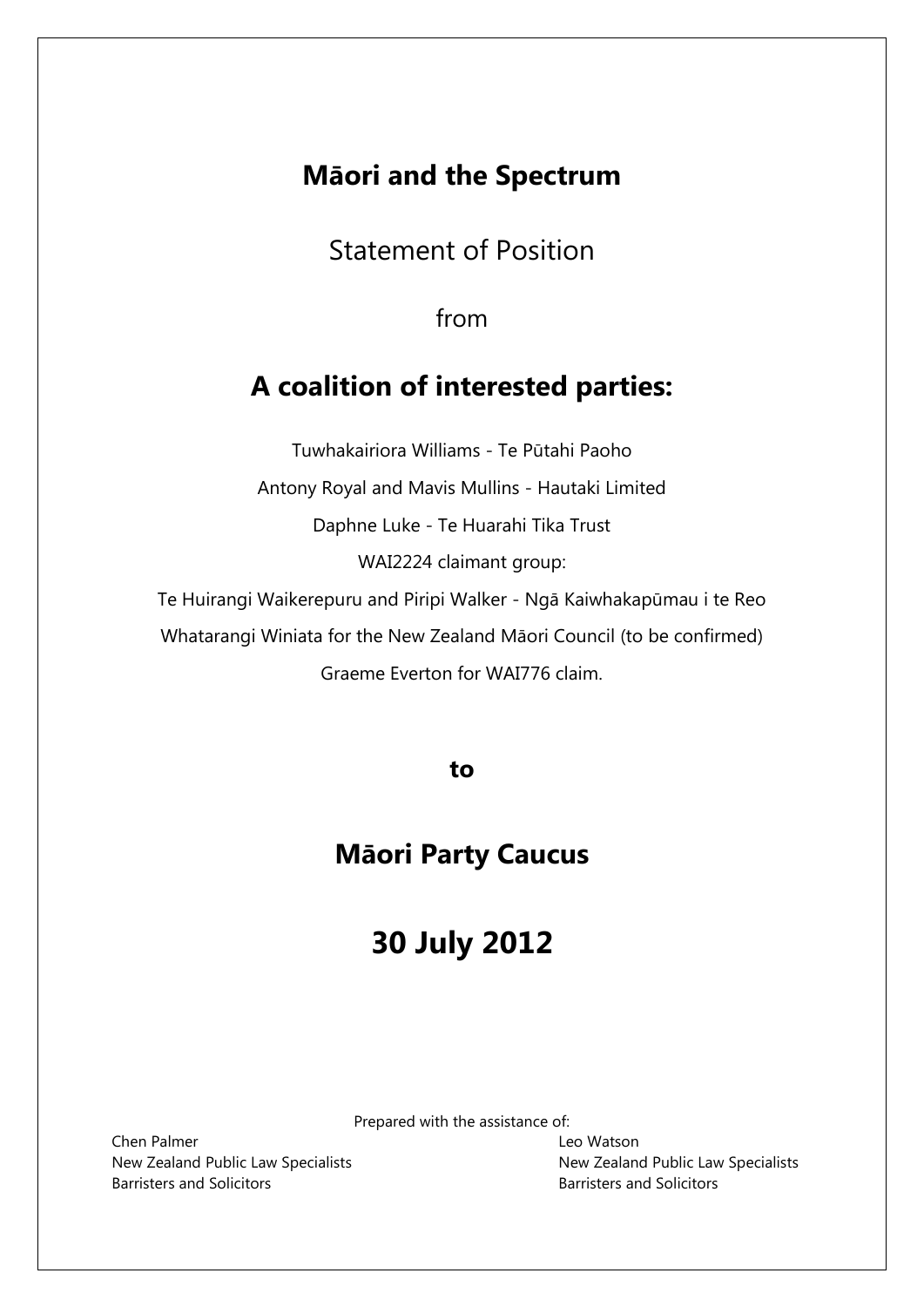#### **MĀORI AND THE SPECTRUM**

#### **Why any allocation must include spectrum management rights; and**

#### **How Māori have leveraged spectrum in the past to benefit the nation**

#### **Ko te reo te kaipupuri i te Māoritanga**

*The reo is the repository of all that is Māori*

#### - **Sir James Henare** -

#### **THE COALITION PARTIES**

- 1. This paper has been prepared by a Coalition of those concerned with the allocation of 700MHz allocation made up of: Tuwhakairiora Williams for Te Pūtahi Paoho, Antony Royal and Mavis Mullins for Hautaki Limited, Daphne Luke for Te Huarahi Tika Trust and the WAI2224 claimant group including Te Huirangi Waikerepuru and Piripi Walker for Ngā Kaiwhakapūmau i te Reo, Whatarangi Winiata for the New Zealand Māori Council and Graeme Everton for WAI776 claim.
- 2. The Coalition has sought to develop kotahitanga amongst its members in terms of promoting an agreed position to the Māori Party caucus and to the Crown on the allocation of radio spectrum to Māori.

#### **EXECUTIVE SUMMARY**

- 3. The Coalition emphasise that the preferred method of engagement with the Crown on spectrum allocation matters is through direct engagement. The Coalition acknowledge Māori have been engaged in direct communications on the management of 700MHz spectrum for over 18 months and spectrum management and allocation more generally for 22 years.
- 4. The Coalition state that the Crown should engage in meaningful negotiations with Māori on 700MHz spectrum allocation. The Coalition believe Māori have a clear and legitimate expectation for the allocation of 700MHz spectrum on the basis of clear legal and policy precedent. A summary of relevant jurisprudence is attached at **Appendix A**.

#### 5. **The Coalition seeks**:

 $\overline{a}$ 

- (a) **Management of allocation, not compensation**: to uphold Treaty principles of tino rangatiratanga and the equality of citizens and in accordance with the purposes of the original "3G" allocation and the terms of the Māori Spectrum Charitable Trust; $1<sup>1</sup>$ and to these ends, to secure preferential allocation of 700MHz spectrum to manage for Māori and for the benefit of all New Zealand.
- (b) **Government engagement**: Establish a Working Group (**Working Group**) to determine the nature and extent of spectrum allocation to Māori and any other arrangements to be put in place. The Working Group should be made up of the Ministers of Māori Affairs, Communications and Broadcasting and members of the

<sup>1</sup> Māori Spectrum Charitable Trust, 3 July 2000. Note that the allocation examples includes allocation of 2.3GHz spectrum.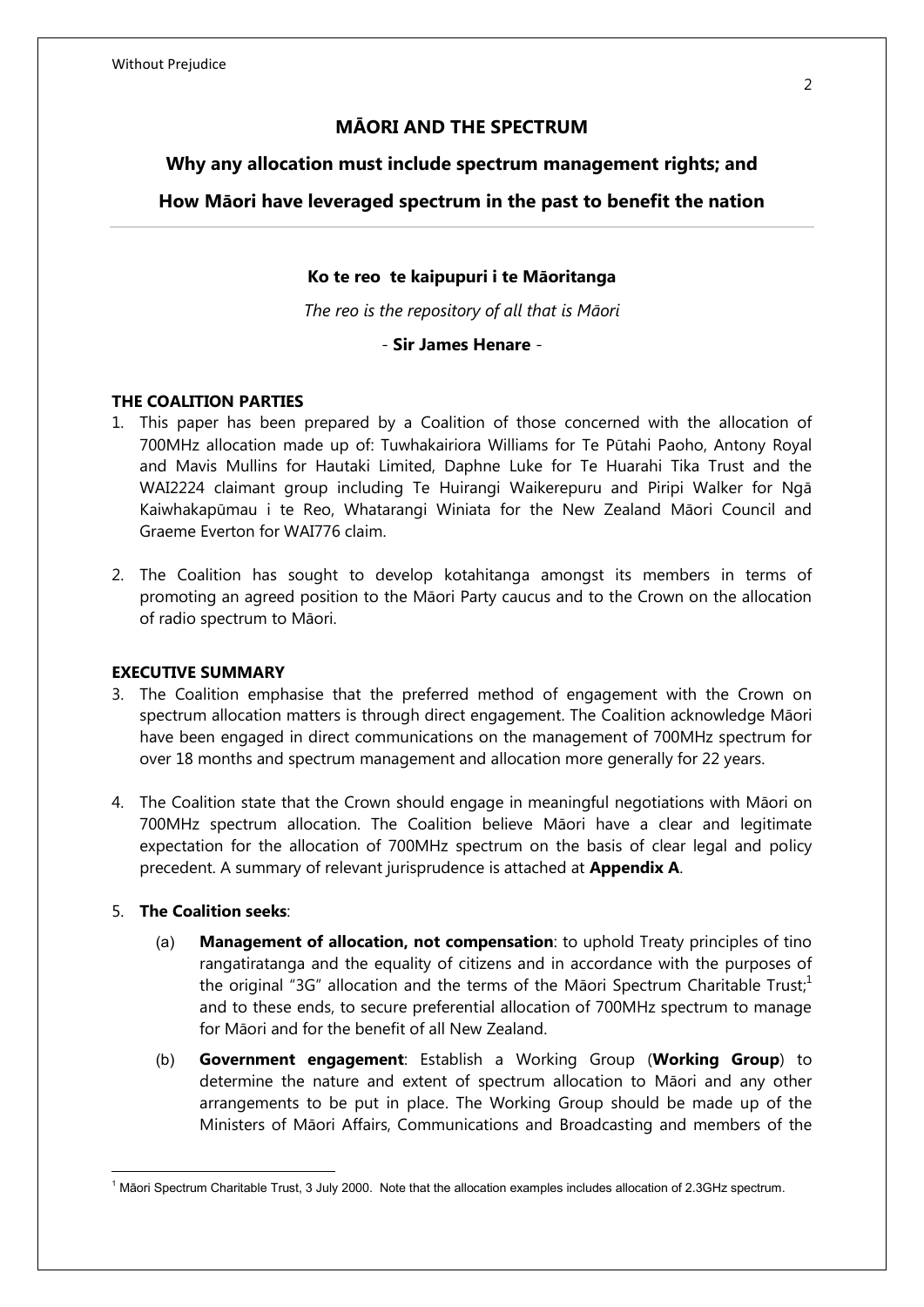Coalition. The Working Group will agree to prepare a set of recommendations and present its report to Māori and the Crown by **30 September 2012.**

- (c) **A Management entity**: a government-funded statutory body to manage the allocation of spectrum on behalf of all Māori to be agreed by the Wai2224 claimants, Te Pūtahi Paoho, Te Huarahi Tika Trust, Hautaki Limited and the Iwi Chairs' Forum.
- (d) **Māori Party support**: support for the recommendations as outlined at the base of this report from the Māori Party.
- 6. The Coalition relies on:
	- (a) **The Treaty relationship between the Crown and Māori** and, in particular, the relationship established in relation to the allocation and management of spectrumbased frequencies in radio broadcasting, Māori television, in 3G spectrum through the establishment of Te Huarahi Tika Trust<sup>2</sup>, and more latterly, in the Prime Minister's letter in December 2009 acknowledging the Māori interest in radio spectrum. A copy of that letter is attached as **Appendix C**.
	- (b) **The state of Te Reo Māori:** an official language of this country, te reo Māori is languishing and the Crown must do everything in its power, together with Māori organisations and communities, to redress this deficit. The Wai 262 Tribunal recently reiterated a decision of the Court of Appeal in the *Whales* case, where Ngai Tahu were entitled to have "a reasonable degree of preference" over other ventures seeking a licence for whale-watching operations at Kaikoura.<sup>3</sup> With reference to this precedent, the Wai 262 Tribunal stated that "in decision-making about resource allocation te reo Māori is entitled to a 'reasonable degree of preference' and must receive funding that accords with this status".<sup>4</sup>
	- (c) **22 years of extensive legal precedent and history**: The Courts and the Waitangi Tribunal have established:
		- $\bullet$  that electromagnetic spectrum is a taonga;<sup>5</sup>
		- a precedent of allocation of spectrum to Māori;  $^{6}$
		- that management of spectrum is to be preferred over compensation:  $<sup>7</sup>$ </sup>
		- $\bullet$  that Māori have a right to use and development of resources;  $^8$  and
		- that the Crown have an active duty to protect te reo Māori as a taonga.  $9$
	- (d) **A proven history of effective management and contribution to the New Zealand economy**: An initiative of Te Huarahi Tika Trust was to establish an asset holding company for the Trust, namely Hautaki Limited. This was to facilitate the entry of a third mobile company, 2Degrees, to the New Zealand telecommunications industry.

 $\overline{a}$ 

 $2$  Established in May 2000 as the Māori Spectrum Trust

<sup>&</sup>lt;sup>3</sup> Ngai Tahu Maori Trust Board v Director-General of Conservation [1995] 3 NZLR 553 at 554 (CA).

<sup>4</sup> Waitangi Tribunal, *Ko Aotearoa Tenei*, Wai 262 Report, 2011, p 452.

<sup>5</sup> Waitangi Tribunal *Final Report on the Radio Spectrum Management and Development Claim* (Wai 776) 1999.

<sup>6</sup> Waitangi Tribunal *Final Report on the Radio Spectrum Management and Development Claim* (Wai 776) 1999.

<sup>7</sup> Waitangi Tribunal *Final Report on the Radio Spectrum Management and Development Claim* (Wai 776) 1999.

<sup>8</sup> *Ngai Tahu Maori Trust Board v Director-General of Conservation* [1995] 3 NZLR 553 at 556 (CA); Waitangi Tribunal *The Ngai Tahu Sea Fisheries Report* (Wai27*,* 1992) at [13.11.1]; Waitangi Tribunal *The Radio Spectrum Management and Development Final Report* (Wai776, 1999) at [2.4.1]; See also Waitangi Tribunal *Ahu Moana: The Acquaculture and Marine Farming Report* 

<sup>(</sup>Wai953, 2002) and Waitangi Tribunal *The Petroleum Report* (Wai796, 2003). <sup>9</sup> Report on the Te Reo Maori Claim (Wai 11) 1986; Waitangi Tribunal *Report of the Waitangi Tribunal on the Muriwhenua Fishing Claim* (Wai22, 1988) at [10.5.4].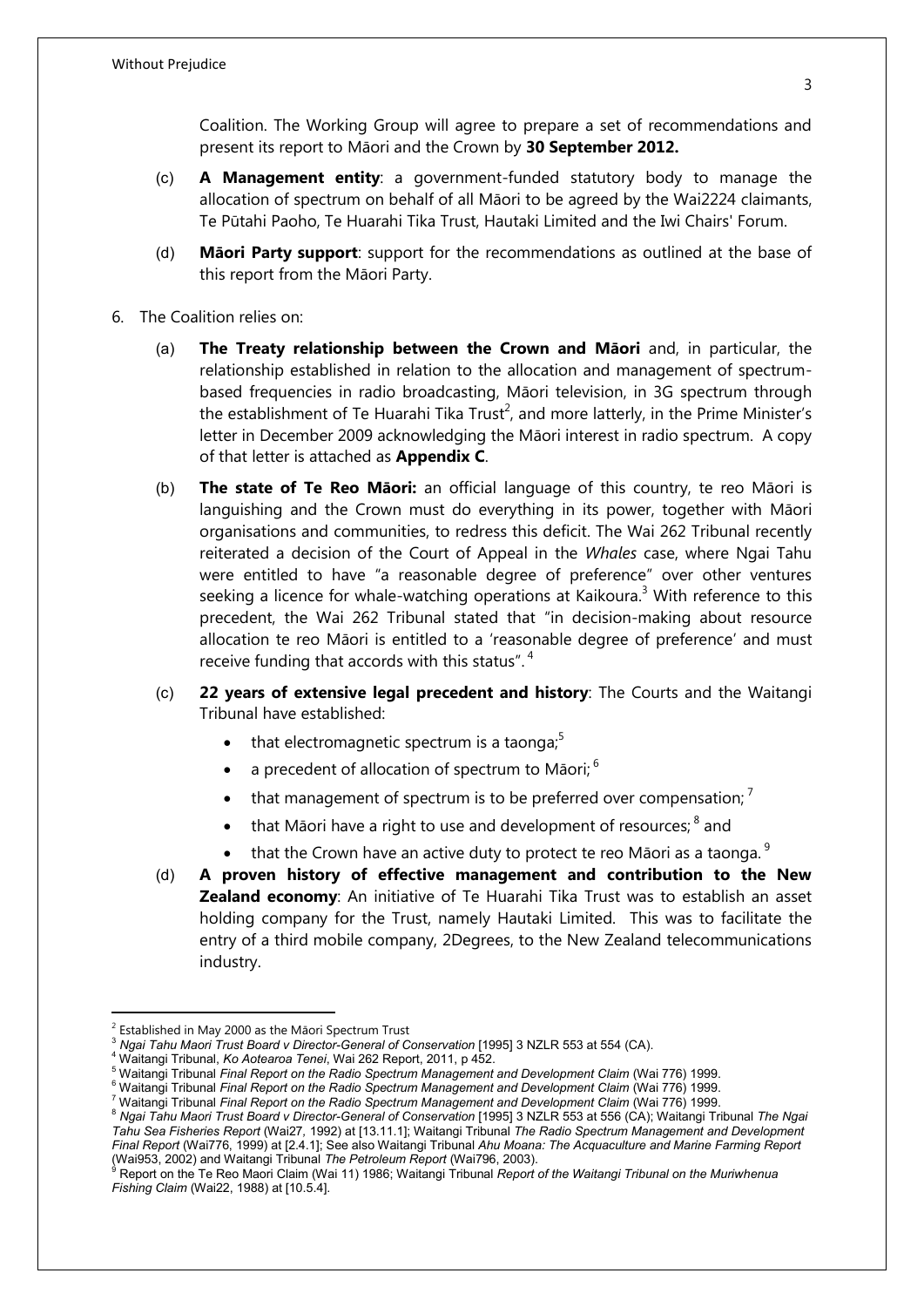Hautaki's experience with 2Degrees has had the net effect of leveraging spectrum into a \$2.24 billion economic benefit to the national economy.<sup>10</sup>

The terms and purposes of Te Huarahi Tika, 3 July 2000 (**2000 spectrum allocation**). This trust deed, and related statutory instruments, $11$  acknowledged not just the Treaty relationship but also obligations flowing from the Human Rights Act 1993 to right inequalities between citizens. In this case, the equality being sought is a form of economic and social equality, through addressing existing inequalities between Māori and other New Zealand citizens relating to "Māori participation in the information and telecommunication sector in New Zealand".<sup>12</sup> Despite this acknowledgement, the arrangements put in place in 2000 fell well short of meeting the Crown obligations to their Treaty partner.

- (e) **Tikanga** to guide the process of a spectrum-management allocation relationship. The Coalition believe that Māori management of spectrum is in the national good. The Coalition base this presumption on a social, cultural and economic rationale.
- 7. **Alternative Remedies**: The Coalition indicates an intention to test the auction process in the Courts should the Crown proceed without making adequate provision for Māori management of new radio spectrum.

#### **A LEGAL HISTORY, GOVERNMENT ACTIONS, MĀORI AND SPECTRUM**

- 8. The 1990s Court of Appeal broadcasting cases recognised the Crown's Treaty obligation to consult with Māori with respect to broadcasting regimes.<sup>13</sup> Significantly, the 1994 Privy Council decision cautioned the Crown that an undertaking to honour its Treaty obligations created a **"legitimate expectation"** on the part of Māori. The Crown's failure to comply with this expectation "could give rise to a successful challenge on an application for judicial review".<sup>14</sup>
- 9. **In addition**, the legal arrangements entered into by the Crown and Māori over "3G" in 2000, by way of the Te Huarahi Tika Trust<sup>15</sup> and other associated developments<sup>16</sup> adds further weight to the legitimate expectation of Māori that the Crown will act reasonably and in accordance with established policy. That policy was an allocation of spectrum management rights, not cash compensation or any other rights recognition regime. The Te Huarahi Tika Trust deed also clearly acknowledges, by reference to **s73 of the Human Rights Act 1993**, a Crown obligation to promote the economic and social equality of Māori with other sectors of the New Zealand population through increasing "the participation of Māori in the knowledge economy, in particular the information and telecommunications sectors".<sup>17</sup>

1

<sup>10</sup> *Economic study of the benefits to the NZ economy of new competition in the NZ mobile market,* Report by Venture Consulting,( September 2011)

<sup>&</sup>lt;sup>11</sup> Māori Television Service Act 2003 establishing Maori TV and Te Pūtahi Paoho.

<sup>12</sup> Maori Spectrum Charitable Trust, 3 July 2000 at cl 3.

<sup>13</sup> *A-G v NZMC* [1991] 2 NZLR 129 (CA); *NZMC – A-G* [1996] 3 NZLR 140 (CA).

<sup>14</sup> *NZMC – A-G* [1994] 1 NZLR 513 (PC)

<sup>15</sup> Maori Spectrum Charitable Trust, 3 July 2000.

<sup>&</sup>lt;sup>16</sup> For example, the Maori Television Service Act 2003 establishing Maori TV and Te Putahi Paoho.

<sup>17</sup> Maori Spectrum Charitable Trust, 3 July 2000, "Background" and cl 3 "Purposes".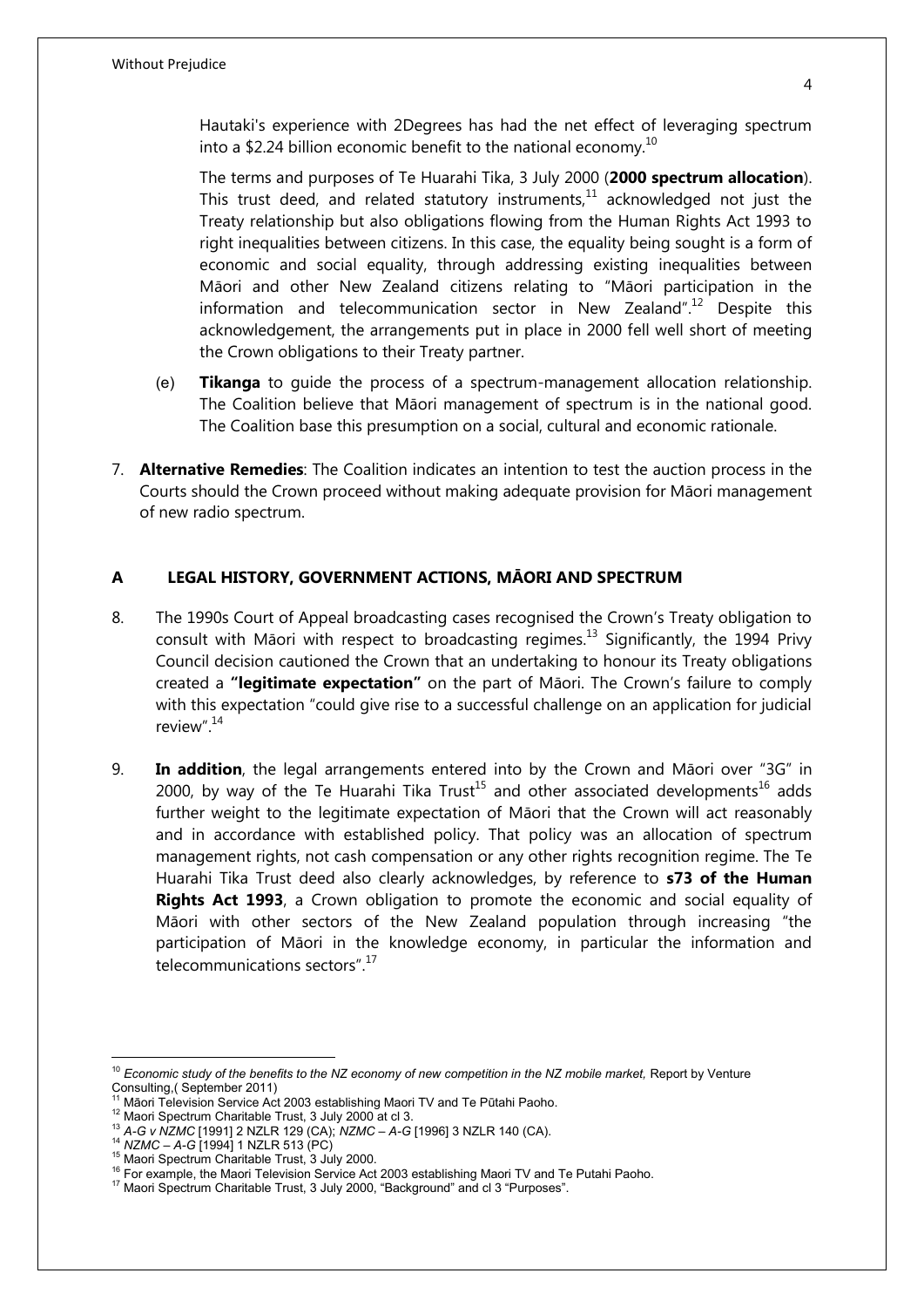- 10. The Waitangi Tribunal's Wai 776 report (1999):<sup>18</sup>
	- recognised the electromagnetic spectrum as a **taonga**;
	- found that the electromagnetic spectrum is subject to the **Treaty right of development**;
	- expressly recommended an **allocation of spectrum frequency** to Māori as opposed to mere compensation:

[a] fair and equitable portion of the frequencies for Māori… is preferable to some form of compensation by the Crown in lieu of spectrum frequencies. Māori must have hands-on ownership and management if they are to foot it in the 'knowledge economy', as we believe they must be in the coming millennium.

- 11. The Wai 776 report led to the establishment of Te Huarahi Tika Trust under an agreement with the Crown.
- 12. The earlier Wai 26 Radio Frequencies Report (1990) identified various Māori rights and interests which these spectrum arrangements protect. Wai 26 argued that Māori cannot assert prior "ownership", but because broadcasting is so intimately connected with Māori language and culture, broadcasting/ spectrum rights are more substantial than having mere access to spectrum.
- 13. The Tribunal's Te Reo Māori reports, Wai 11 and Wai 262 (chapter 5), provide further Tribunal recognition of Crown duties in relation to protecting te reo Māori. The Wai 262 Tribunal stated that: <sup>19</sup>

The terms of the Treaty clearly set out that the Crown's right to make laws carries a reciprocal obligation: to accord the Māori interest an appropriate priority… In the context of te reo, the Crown must therefore recognise that the Māori interest in the language is not the same as the interest of any minority group in New Zealand society in its own language. **Accordingly, in decision-making about resource allocation, te reo Māori is entitled to a 'reasonable degree of preference' and must receive funding that accords with this status.** 

- 14. The Waitangi Tribunal's report (Wai 2336) on **Te Kohanga Reo** is about to issue. This will be the most significant report on te reo Māori as a taonga since Wai 11. The report is anticipated to significantly add to Treaty jurisprudence on the protection of te reo Māori, and the Crown's rights and obligations to Māori in that regard.
- **15. Legal Status Quo:** the fact that the Te Huarahi Tika Trust was created, by agreement with the Crown, to protect Māori interests in broadcasting/ the spectrum adds weight to the "legitimate expectation" argument articulated by the Privy Council in 1994. The Crown's duties to protect te reo Māori and promote the social and economic equality of Māori are ongoing duties and must be honoured by up-dating the technology so that protection is maintained. Māori also have the right of development (recognised in Tribunal jurisprudence). By allocating management of 700mhz spectrum to Māori, the Crown here would be doing no more than "updating" the current spectrum arrangements to bring them into line with the new information and telecommunications technologies being made possible by a 700mhz spectrum roll-out (including "4G" mobile data capabilities).

1

<sup>&</sup>lt;sup>18</sup> Radio Spectrum Final Report (Wai 776) at 52.

<sup>19</sup> Waitangi Tribunal, *Ko Aotearoa Tenei*, Wai 262 Report, 2011, p 452.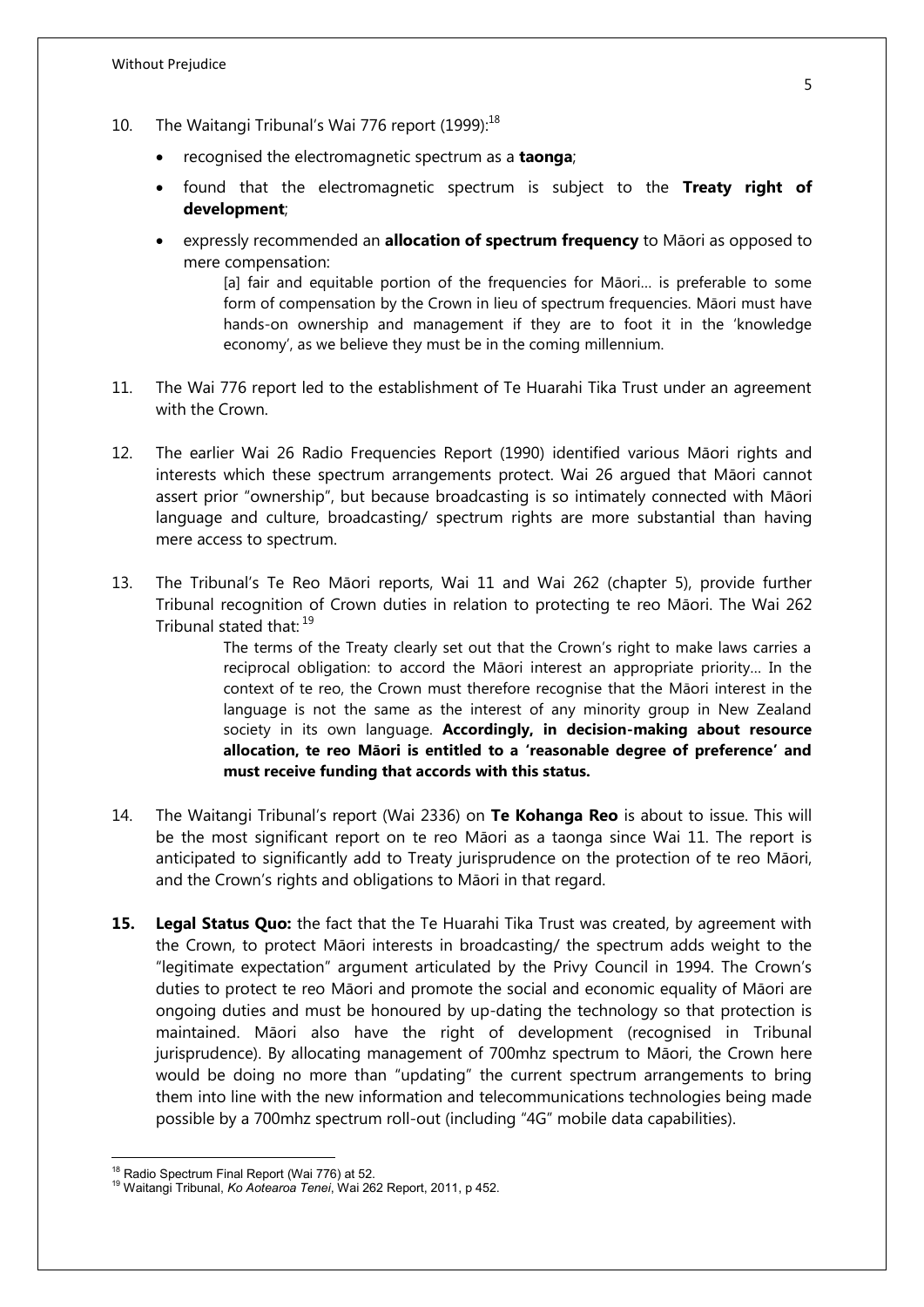#### **B RIGHTS RECOGNITION REGIME: ALLOCATION NOT COMPENSATION**

- 16. The Coalition seek the allocation of spectrum and state that compensation as a proposed mechanism to recognise Māori rights and interests in spectrum is inadequate.
- 17. There are established legal and policy precedents in spectrum management rights and Māori rights to develop and use resources. A Court of Appeal judgement supports the right of Māori to develop assets and resources.<sup>20</sup> Specific to spectrum allocation, the Waitangi Tribunal has found that compensation is inadequate as a rights recognition regime and the appropriate form of recognition is the allocation of spectrum frequency: $^{21}$

[a] fair and equitable portion of the frequencies for Māori… is preferable to some form of compensation by the Crown in lieu of spectrum frequencies. Māori must have hands-on ownership and management if they are to foot it in the 'knowledge economy', as we believe they must be in the coming millennium.

- 18. A range of options for spectrum distributions have been discussed by Māori and the Crown over the two decades. Māori and the Crown have engaged on spectrum management allocation since the beginning of 2010. Māori have proposed valid and tenable options for allocation and management of spectrum. The outcome of these engagements to date have not delivered results. A timeline of these engagements is attached at Appendix B.
- 19. The Coalition agrees with the claimant groups of Wai 2224 and Wai 776 that Māori assert rights over 100 percent of the radio spectrum.
- 20. The Crown has proceeded in assuming ownership of the spectrum and created property rights which are auctioned or otherwise transferred to third parties, many of these commercial entities. The Crown obviously derives significant fiscal advantage from these arrangements and continues to enjoy regulatory oversight over these rights.
- 21. Other assets that the Crown has can be traced through a process of acquisition, be it purchase, legislation and/or confiscation. These assets can be traced to such a process which alienated the resources from Māori in favour of the Crown. In the case of spectrum, no such alienation process has occurred, legal or otherwise.
- 22. The Crown has acknowledged that spectrum is an asset with associated property rights. It is the Coalition's position that spectrum, as an asset, has never been alienated from Māori ownership.
- 23. There is an immediate need for Māori and the Crown to reach an arrangement over the 700MHz spectrum which the Crown plans to auction within the next six to nine months. The Coalition, together with the Wai 2224 claimants, strongly oppose any auction or sale of spectrum before an equitable and Treaty-compliant agreement is reached with Māori. Such a pre-emptive sale would, the Coalition contends, be a breach of the Crown's Treaty duties to Māori, especially in light of the existing policy and practice of providing for Māori spectrum management rights.

<sup>1</sup> <sup>20</sup> In *Te Runanga o Muriwhenua Inc v Attorney-General* [**1990**] 2 NZLR 641.

<sup>&</sup>lt;sup>21</sup> Radio Spectrum Final Report (Wai 776) at 52.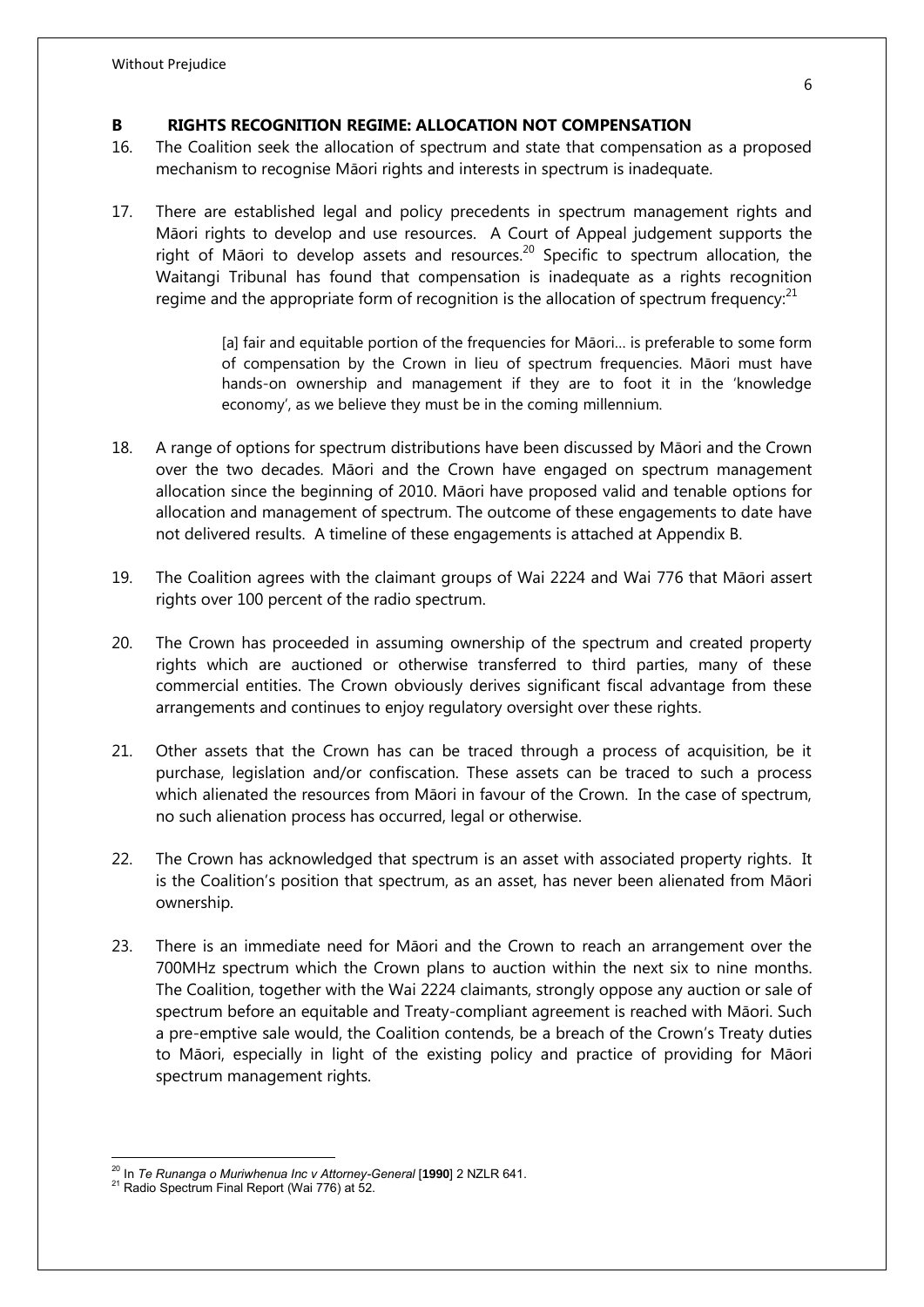24. The Coalition had hoped that the engagement since early 2010 with the Crown over spectrum rights management, would have come to a satisfactory conclusion for Māori and the Crown by this time, such that substantive engagement over 700MHz specifically would have been unnecessary. We are disappointed that the opportunity to resolve these issues has not been taken.

#### **C SPECTRUM MANAGEMENT**

- 25. The Coalition proposes a spectrum management regime to take into account the Treaty partnership, the Crown's duties to protect taonga, and the rights of Māori to manage and develop resources, specifically spectrum in ways that are distinctively Māori.
- 26. The basis for this proposal is that Māori have a legitimate expectation to spectrum allocation and management of that allocation. The basis for this legitimate expectation is the allocation of the 2GHz 3G spectrum licenses, the discounted purchase price and the \$5 million government grant in recognition of Māori rights and interests in spectrum in 2000. In addition, a block of spectrum has been put aside in the 2300MHz spectrum specifically for Māori through rights to be allocated to Hautaki, although with an associated purchase price.
- 27. In *Te Runanga o Muriwhenua Inc v Attorney-General<sup>22</sup>*(CA) Cooke P held: t]he Treaty is a living instrument and has to be applied in the light of developing circumstances.
- 28. The Coalition assert that Māori rights and interests in the technology itself should be recognised in light of "developing circumstances". The Coalition believe that allocation of spectrum rights accords with Treaty jurispridence and the right to development.<sup>23</sup> The Coalition further assert that spectrum allocation and management cultivates Māori capacity to develop the taonga of te reo and culture through the most relevant telecommunication technology.
- 29. The Coalition propose the following spectrum management scheme:

#### (a) **Entity to manage spectrum allocations**

An entity to manage spectrum allocations should be protected by statute and should be charged with: enaging with its Crown Treaty partner in relation to radio spectrum management generally; receiving spectrum allocations, ensuring Māori participation in the ICT industry and the knowledge economy, and investing in ICT and spectrum economic opportunities.

(i) Infrastructure and framework

An entity to manage spectrum allocation needs infrastructure and a framework to operate within. This would include:

 legislated functions that give substance to a continuing Treaty-based relationship between Māori and the Crown;

 $\overline{a}$ <sup>22</sup> In *Te Runanga o Muriwhenua Inc v Attorney-General* [**1990**] 2 NZLR 641.

<sup>23</sup> More on the right to develop is discussed at: Waitangi Tribunal *Te Ika Whenua Rivers Report* (Wai212, 1998) at [10.2.4]*; Ngai Tahu Maori Trust Board v Director-General of Conservation* [1995] 3 NZLR 553 at 560; Waitangi Tribunal *The Radio Spectrum Management and Development Final Report* (Wai776, 1999) at [2.4.1]; See also Waitangi Tribunal *Ahu Moana: The Aquaculture and Marine Farming Report* (Wai953, 2002) and Waitangi Tribunal *The Petroleum Report* (Wai796, 2003).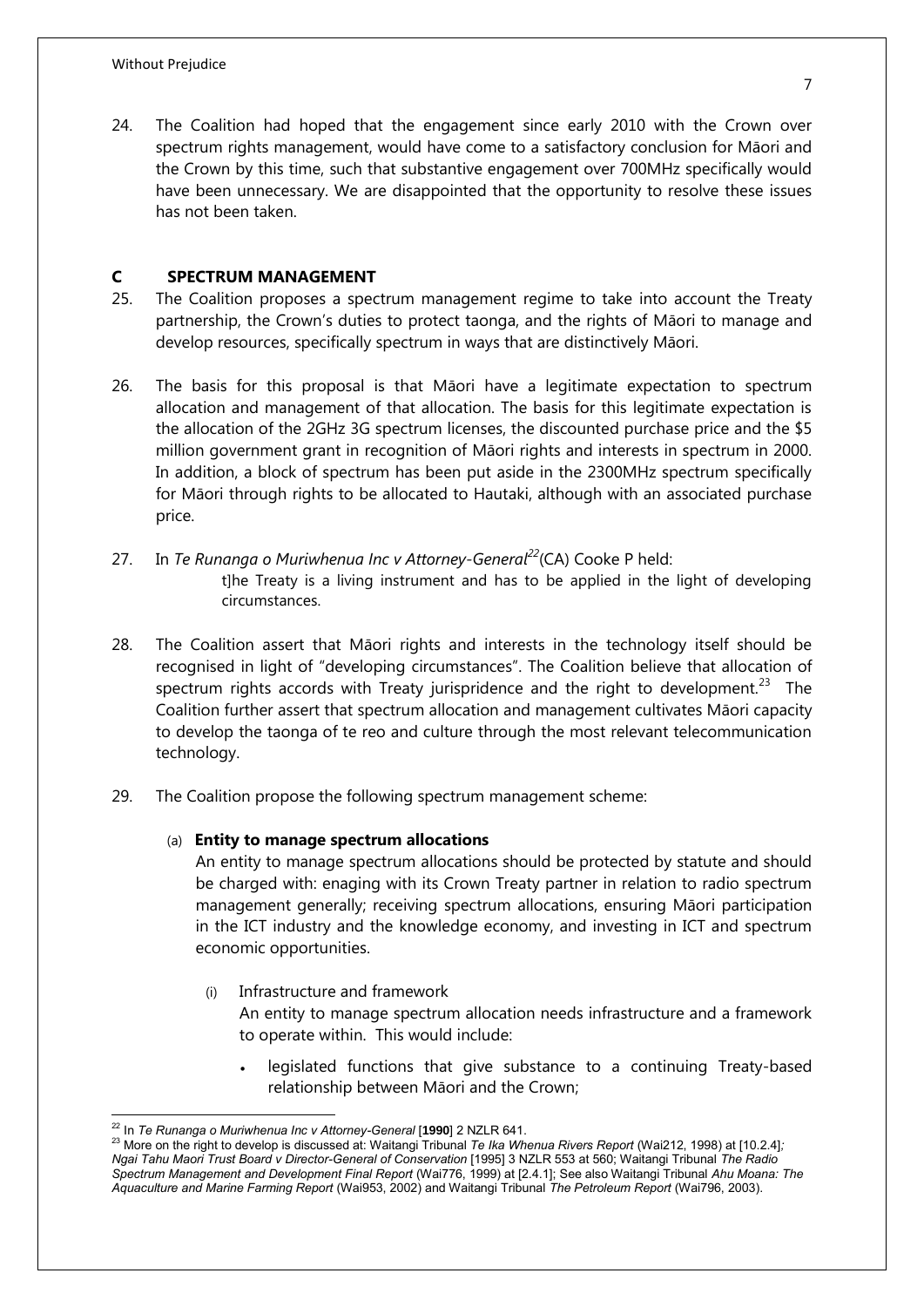- regular meetings with responsible Ministers to determine strategies, resources, and responsibilities;
- guarantees that its administrative and operational costs will be met with annual mechanisms to negotiate increases directly with Ministers;
- An ability to manage its own affairs on behalf of Māori
- meaningful engagement with the Māori language strategy that is determined and monitored by Māori and is independent of the Crown stakeholder;
- commitment from Crown agencies to working within a Treaty-based model and adopting a kaupapa Māori approach to ICT planning and allocation.
- (ii) Models of Māori engagement with spectrum and/or ICT
	- Te Pūtahi Paoho (TPP) was established under the Māori Television Service Act 2003 to represent Māori stakeholder interests in Māori language television broadcasting. Amongst other functions, it has joint responsibilities with the Crown stakeholder (represented by the Ministers of Māori Affairs and of Finance) in the appointment of the Chair and Deputy Chair to the board of Māori Television Service (MTS), the approval of statements of intent, undertaking reviews of the Act, and in the review of the performance of MTS. TPP determines its membership, and acts as kaitiaki of spectrum to enable Māori language television broadcasting.

 The model works because it not only defines the responsibilities and functions of both Māori and Crown stakeholders, but emphasises a Treatybased relationship between the stakeholders. It demonstrates what is possible when the Crown is willing to share a substantial measure of responsibility and control with its Treaty partner to achieve positive outcomes in language revitalisation.

- Te Huarahi Tika Trust represents what is possible when allocation of spectrum is made to Māori. The Trust was instrumental in increasing competition in the telecommunications industry with the benefits of competition realised for all New Zealanders. It has also contributed to increasing Māori participation in ICT through training and employment, establishment of tertiary scholarships, and through investment in 2Degrees. The Coalition says that these achievements would have been even more considerable had the allocation of spectrum in 2000 not included the 5% discount condition, which has hampered development opportunities.
- The establishment of Ngā Pū Waea by Ministers Joyce and Sharples is an acknowledgement by the Crown of the importance of Māori participation in the broadband / ICT space. Ngā Pū Waea is charged with the responsibility of identifying the opportunities and benefits of Māori participation in this sector and for ensuring these are maximised.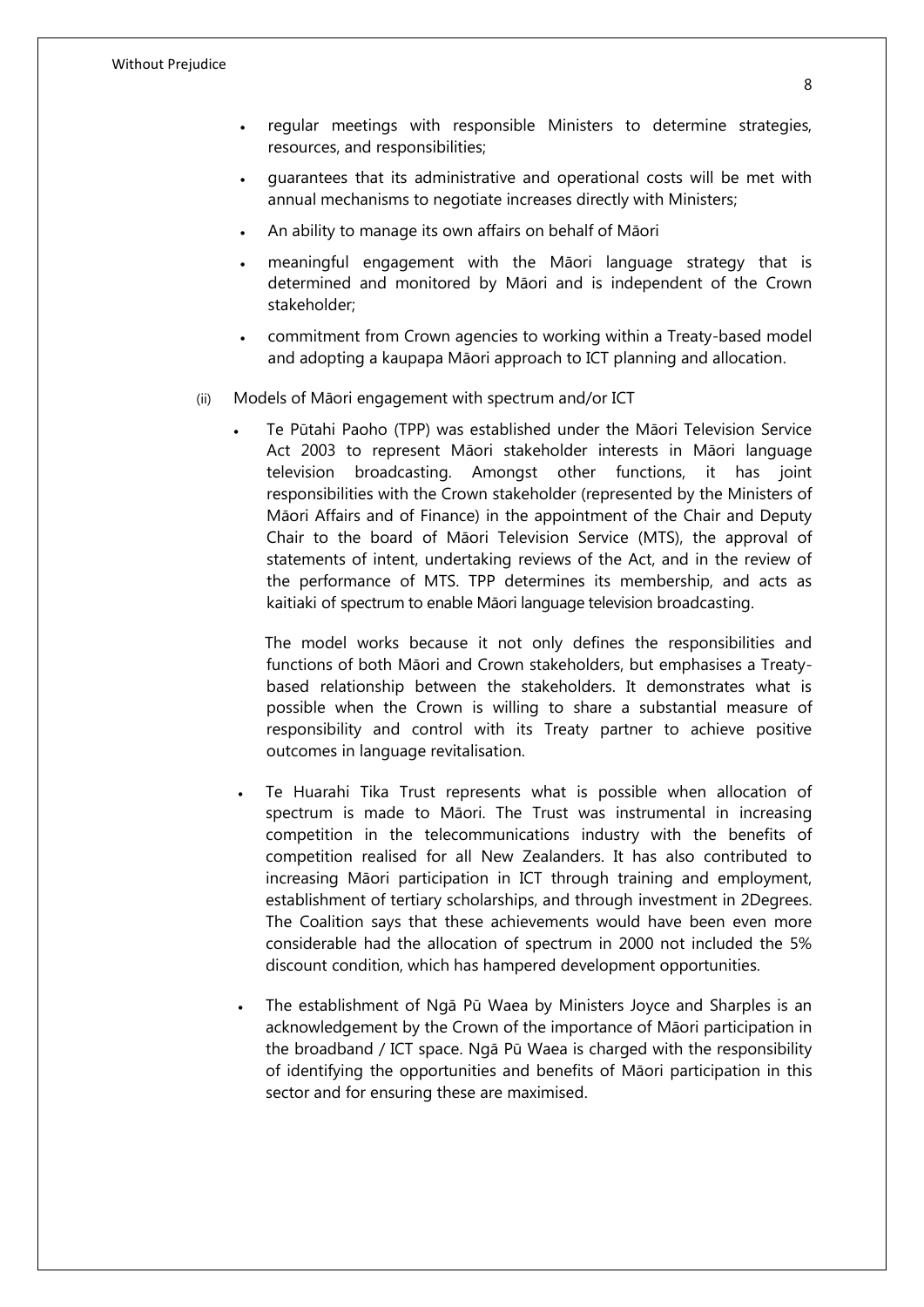$\overline{a}$ 

- (b) **The Proposal:** That both Māori and the Crown agree to finding solutions to the question of 700MHz spectrum management that reflect the findings and recommendations of the 1990 Waitangi Tribunal *Report on Claims Concerning the Allocation of Radio Frequencies* (Wai 26):
	- i) "The radio spectrum is a taonga for the whole of mankind; neither Treaty partner can have monopoly rights to the resource;
	- ii) Management of the resource must be the subject of effective consultation between Māori and the Crown. The key principle of management of the spectrum is partnership, requiring each partner to act reasonably and with the utmost good faith towards each other;
	- iii) There is a hierarchy of interests in natural resources: (a) Crown's duty to control and manage resources in the interests of conservation and the public interest, (b) tribal interest in the resource, (c) any commercial/recreational interest;
	- iv) The subject matter of the allocation of radio frequencies is an 'in between' situation. It is not simply a case where Māori can argue prior ownership before the Treaty. Nor can the Crown argue that Māori have no rights to the spectrum, nor a right only in terms of the language. The radio spectrum is so intimately tied up with the use of Māori language and culture, and the protection and development of these things that the Māori right to access must amount to more than this..."

The Coalition proposes that:

- i) the Ministry of Economic Development (Crown) and the Māori Trustee (interim representative of Māori partner $^{24}$ ) jointly conduct the auction of 700MHz spectrum. This arrangement would recognise WAI 26 findings (a) to (d) providing opportunity for tino rangatiratanga and kawanatanga to co-exist in this activity;
- ii) the Crown and the Māori partner agree to an allocation of spectrum of 700Mhz sales and to share the cash proceeds from sales of the spectrum to industry;

It is our belief that this proposal is consistent with the comments of the Prime Minister in his letter of 15 December 2009 attached**.**

#### **D ENABLING TREATY VALUES AND ECONOMIC GROWTH**

- 30. Tīkanga demonstrating how these expressions are currently being made set out below.
- 31. **Manaakitanga:** Māori will add value to existing ICT arrangements serving Māori communities by leveraging off existing Māori asset and knowledge bases including farming, forestry, fisheries, education, health and tourism.

One example is in the forestry industry where Māori companies need to be close to the forests and their products and have to have access to the best technology and tools to

<sup>24</sup> It is proposed that the Māori Trustee be used as an **interim** measure only until an appropriate Māori management entity can be agreed upon. The Coalition believes the Māori Trustee is suited to this task as it has credibility both with the Crown and with Māori.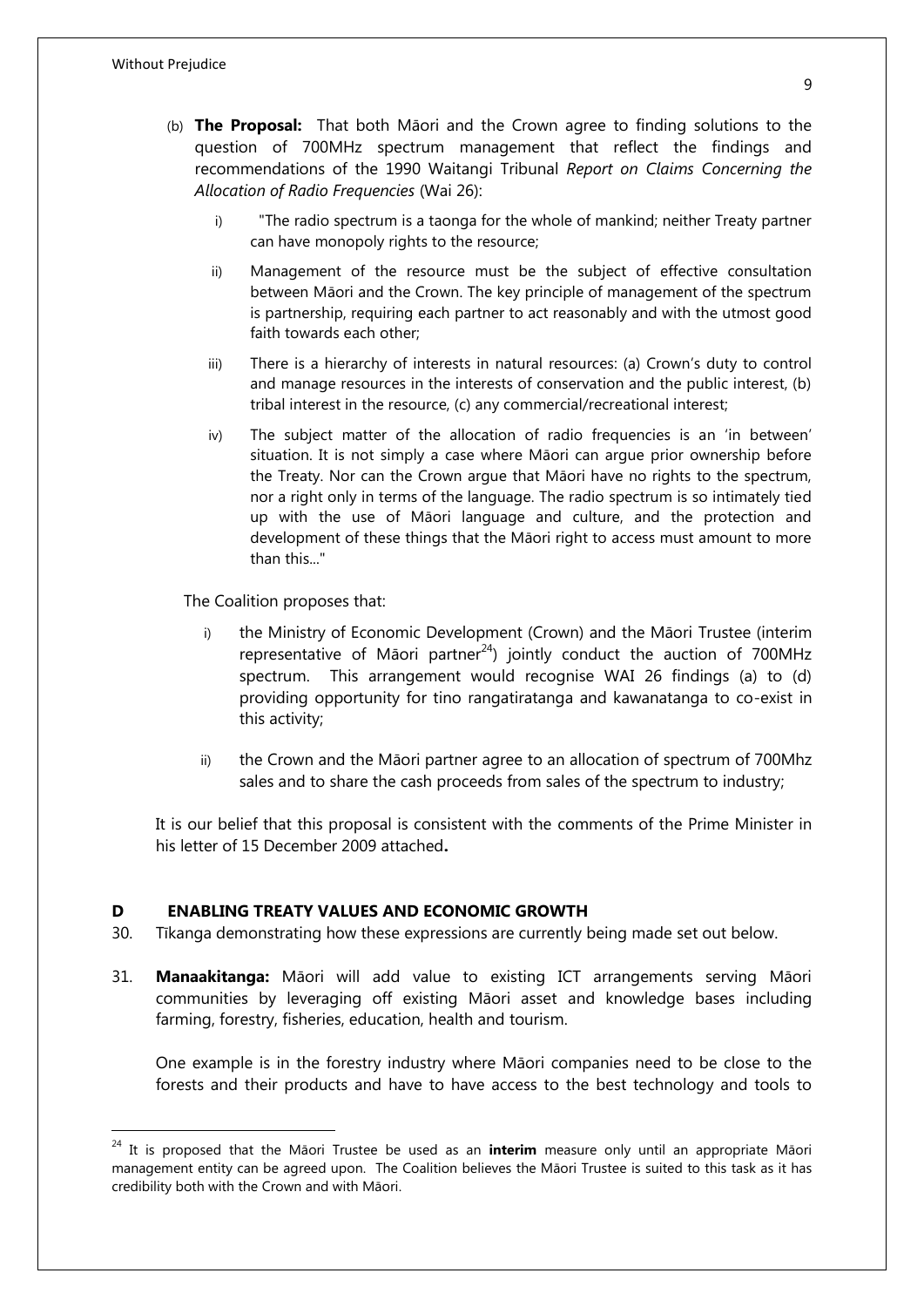operate their business. Māori use wireless spectrum technology to allow larger data parcels to be shared between the yard, forest owners and clients. Ensuring the delivery of more detailed information faster (in real-time) to forestry owners, and enabling them to increase the profitability of their log processing businesses.

- 32. **Kotahitanga:** Māori will joint venture with others producing additional opportunities for Māori to give expression to kaupapa and to make significant contributions to regional wellbeing and to the national economy. Examples of Māori partnering with each other and with industry to give expression to kotahitanga include:
	- Taitokerau Network Ltd where Te Rūnanga o Whaingaroa, Te Rūnanga o Ngāti Whatua and Te Rūnanga o Te Rarawa iwi have come together with industry to develop their own fibre network to serve their communities in the Taitokerau. The Taitokerau network will be built in seven phases, the first of which is the Auckland to Whangarei connection over 174km. The cost of the total build is \$9.1million.
	- Hautaki Limited, developed co-investment arrangements with Trilogy International, KLR Hong Kong Ltd along with Māori investors Tuaropaki Kaitiaki Ltd and Wairarapa Moana Inc to establish 2 Degrees Mobile in 2009. Since establishment, direct and indirect benefits to the NZ economy from increased competition in the mobile market have been reported at  $$2.24m.<sup>25</sup>$
	- Torotoro Waea Limited Partnership, a group of 12 Māori investors (whānau, business and tribal groups) coming together to invest in a Wellington based layer two network company. A recent investment that is producing local employment, transfer of skills in civil construction, ICT and project management within the wider Wellington region.
- 33. **Pūkengatanga:** Māori innovation and the rediscovery of mātauranga Māori has been demonstrated through the establishment of a number of Māori initiatives to address the cultural threshold that Māori as a people have been on the precipice of for the past 100 years, One such response is Te Wānanga o Raukawa. The allocation of spectrum will see Māori establish research, innovation and training centres including incubators to concentrate and encourage our intellectual capital and advance various new technologies.

A key partner for Hautaki is Huawei Technologies Co. Ltd, a Chinese [multinational](http://en.wikipedia.org/wiki/Multinational_corporation) networking and [telecommunications equipment](http://en.wikipedia.org/wiki/Telecommunications_equipment) and services company headquartered in [Shenzhen,](http://en.wikipedia.org/wiki/Shenzhen) [Guangdong,](http://en.wikipedia.org/wiki/Guangdong) [China.](http://en.wikipedia.org/wiki/China) It is the second-largest supplier of [mobile](http://en.wikipedia.org/wiki/Mobile_telephony)  [telecommunications](http://en.wikipedia.org/wiki/Mobile_telephony) infrastructure equipment in the world (after [Ericsson\)](http://en.wikipedia.org/wiki/Ericsson). Huawei has over 140,000 employees, around 46 percent of whom are engaged in research and development (R&D). It has 20 R&D institutes in countries including China, Germany, India, Russia, Sweden and the United States, and in 2010 invested CNY 16,556 million in R&D. Opportunities exist for Māori to expand technological advancements in hardware and software with Huawei.

34. **Whanaungatanga:** It is predictable that Māori will create ICT employment and self employment through business innovation centres, support of business groups i.e. Māori Digital Forum and trades involved in broadband rollout, maintenance and servicing. Currently, Māori have low levels of participation in ICT industries, at all levels (that is, as investors, owners and employees). There is consistent evidence that young Māori are not

<sup>1</sup> *<sup>25</sup> Economic study of the benefits to the NZ economy of new competition in the NZ mobile market,* Report by Venture Consulting,( September 2011)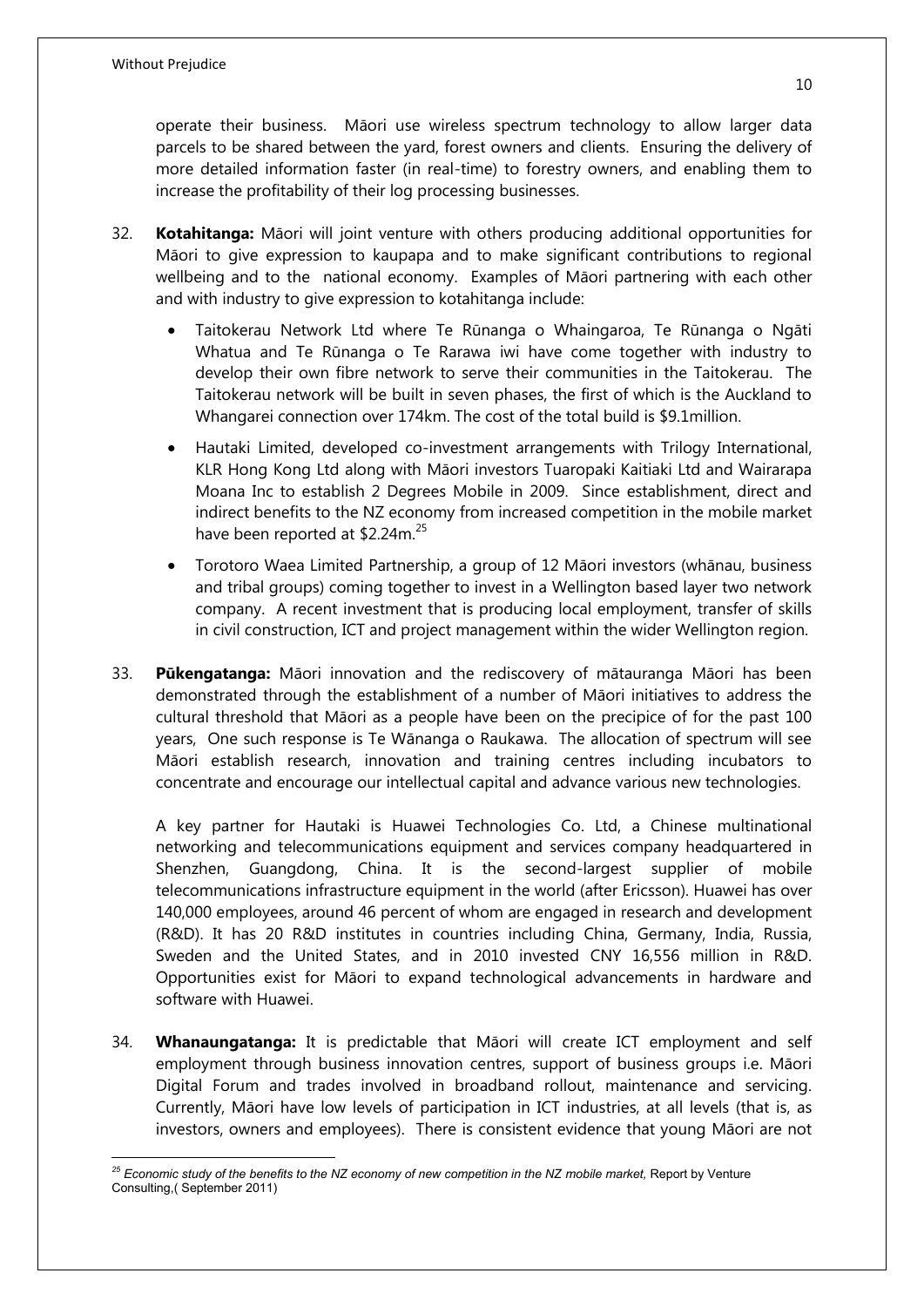developing high levels of ICT literacy through the formal education system (although they do make significant use of ICT devices in their personal lives).

Scholarships and educational initiatives designed to engage young Māori have been launched in the last twelve months including the 2-Degrees Hei Rere Mai scholarships, the Vodafone scholarships, the work of Accelerating Aotearoa is engaging with secondary school students.

- 35. **Wairuatanga:** Māori will continue to develop awareness of spectrum and ICT amongst their people and the contributions of technology to Being Māori. Just two examples are:
	- Reo Smartphone : In association with 2-Degrees and Hautaki, Huawei produced the Te Reo phone launched in 2011 by the Minister of Māori Affairs. The Android smartphone has an extensive catalogue of almost 30,000 te reo words and phrases.
	- Whānau Connect is an online Māori community, built by Te Rūnanganui o Taranaki Whanui ki te Upoko o te Ika a Maui for all Māori to connect with each other, share whānau resources and connect to their marae and iwi resources. It is "owned" by all Māori and was established and operates to benefit whānau in a digital age where our rangatahi and successive generations will increasingly use technology to get information, share and communicate.
- 36. **Kaitiakitanga:** Māori are putting management competency and commercial industry experience in place to manage the taonga sustainably. Workforce development is happening in a number of areas, the efforts of Ngā Pū Waea in the preparation of a national ICT workforce development strategy has seen industry, tertiary providers and Māori come together to plan skill development and recruitment strategies for the nation. The strategy will be launched in August/September 2012.

Ngā Pū Waea's relationship with Vodafone NZ has seen that company establish recruitment and employment processes that have been designed to increase their Māori staff profile, additionally, Māori employees have been supported to establish their own unit to develop ideas and initiatives to develop whanaungatanga and to assist the company to increase its Māori market share.

Similarly, Torotoro Waea, working with Te Wānanga o Raukawa and industry have designed and implemented a succession programme that engages Wānanga staff directly alongside industry personnel in live network operations to ensure Māori build their capacity in civil construction, project management and in network design and management.

37. **Whakapapa:** Māori are connecting marae, hapū, whānau and Māori communities throughout the world (past, present and future). Haami Piripi, Chair of Te Rūnanga o Te Rarawa commented on the future opportunities for marae in Māori society:  $^{26}$ 

> The marae is perhaps the last truly pre european institution that exists for hapū, whānau and iwi in Aotearoa. The marae has become the repository of information, knowledge and shared intellectual capital of its members, and over time has evolved

 $\overline{a}$ 

<sup>26</sup> *Marae and Ultrafast Broadband*, Discussion paper prepared for Ngā Pū Waea (2012)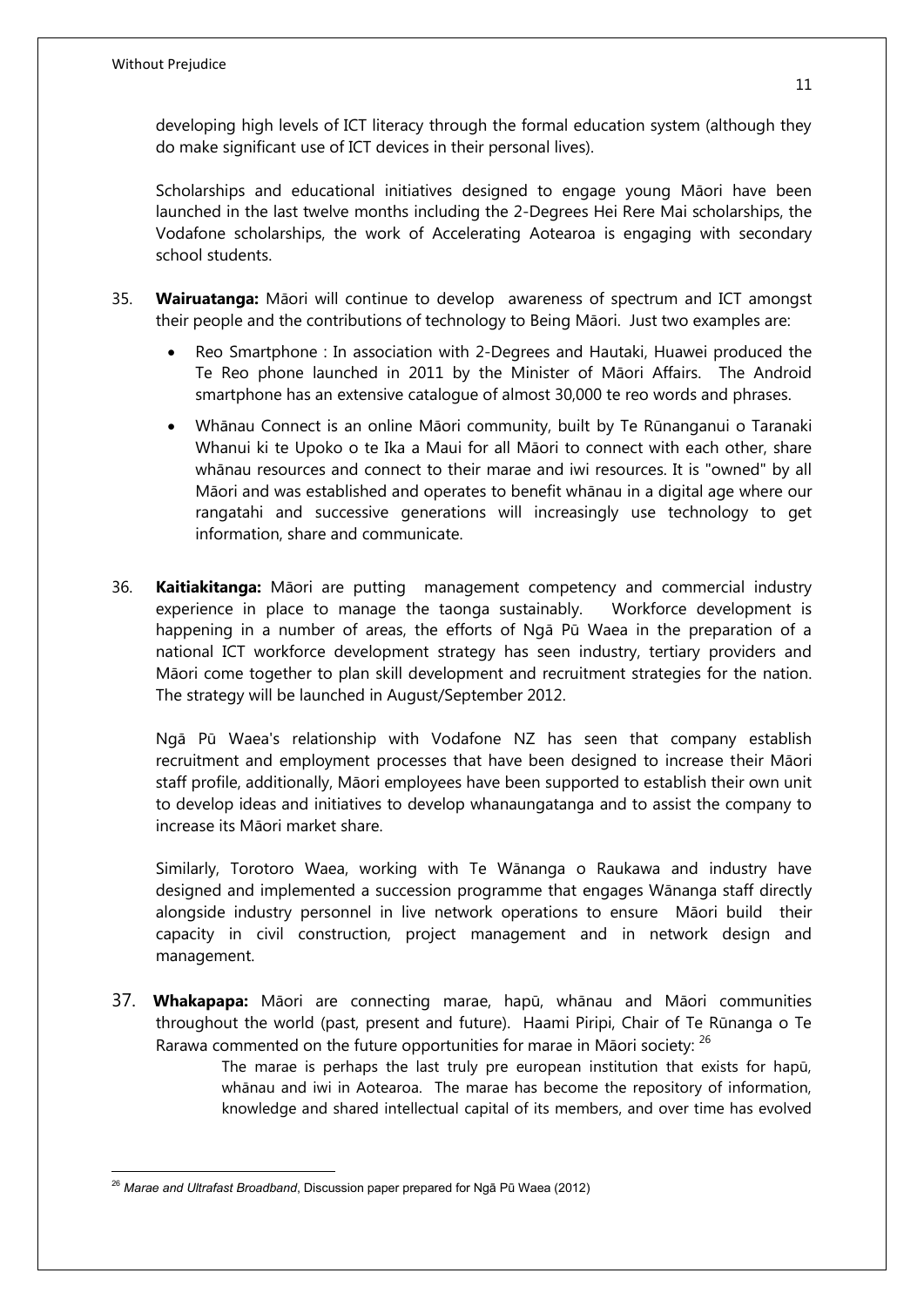into the institution that it is today which expresses the culture, history and individual identity of each of its people.

The Marae and the collective strength gained from it by its individual members remains an essential element of modern Māori identity, direction and understanding. This is especially so for those affiliates who reside away from their home territories. The next generation of Māori may well be forced by circumstances to become more pragmatic in their future engagement with their Marae engaging in as many virtual as actual hui.

Establishing Marae as portals to Māori communities will promote the use and benefits of high speed communication and generate a further expansion of connectivity into Māori homes. The demographic profile of Māori communities is unique and spread worldwide so high speed connectivity is highly useful to our families and businesses. From the governments perspective investing technology in Marae is also an investment in the cultural reserves of Māori communities which is an obvious obligation of nationhood arising from Te Tiriti o Waitangi.

38. **Te Reo:** The Crown recognises it has Treaty-based and legal obligations to promote and protect te reo Māori and, while these are perpetual, the manner in which these continue to be fulfilled are contextual.

Information and communication technologies (ICT) are critically important to contemporary New Zealand society, not only as tools for communication but as tools for the dissemination of content.

There is a compelling argument for the Crown to fulfil its obligations in the ICT sector. Māori must be enabled to take advantage of emerging capabilities, and to do so in a manner commensurate with others in this sector. As a partner language, access to te reo Māori content needs to be available on all platforms in order to contribute to its revitalisation. Māori need to lead this and to be in a position to leverage spectrum for linguistic, cultural, and economic development.

To celebrate Te Wiki o Te Reo Māori 2012, Hika Group Limited working with Auckland University and Vodafone NZ released Hika Lite, an i-pad/i-phone application that provides as unique approach to language translation and language learning in real time. The company has released 50,000 free applications. The Hika Lite product is a starter version with 602 words, a much more comprehensive product with over 2000 words that can be translated into 300,000 has been developed for the tertiary education sector.

The Māori Television Service and Iwi/Māori radio represent the ability of Māori to successfully utilise and manage spectrum.

Furthermore the convergence of the broadcasting and telecommunications/ICT sectors as a consequence of the rapidly changing technology requires the establishment of a Māori entity to assume responsibility for the management of spectrum allocation, present and future and associated resources, on behalf of Māori.

39. **Rangatiratanga:** Having a commodity to trade compels industry to engage with Māori, not just users of the technology, but as creditable investors and influencers. The Hautaki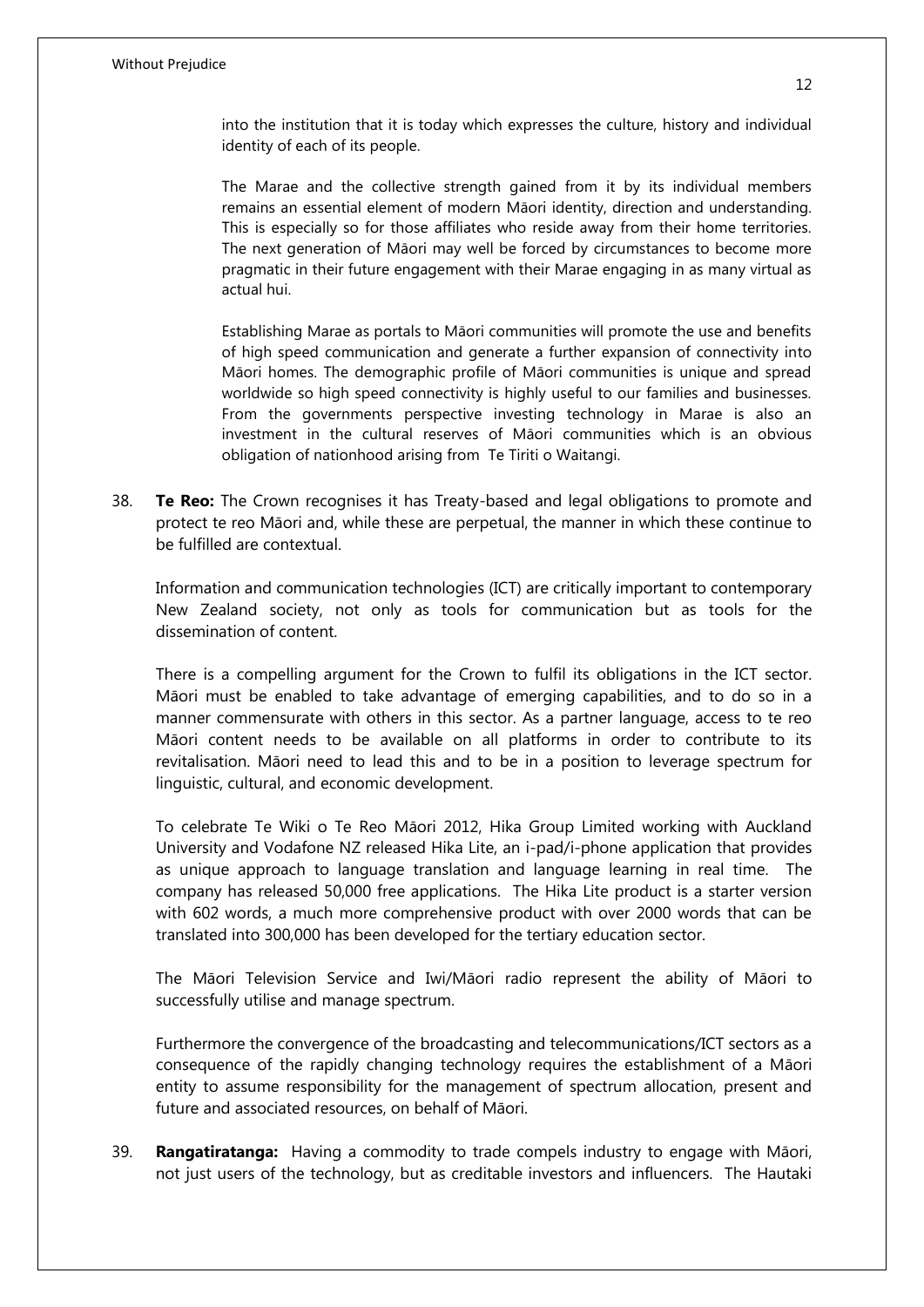experience is a good example of this, in recent months the company has been approached by one of the largest civil construction companies in New Zealand ICT to secure a licence for 2.3mhz spectrum that has been allocated to Hautaki. The parties have agreed in principle to proceed to a develop a commercial relationship that will see Hautaki have an equity stake in yet another new and exciting telecommunications opportunity with the potential to produce immediate and long term financial returns for the Trust and genuine benefits for Māori and the nation. The details of this opportunity are commercially sensitive at this time but are expected to be released to the public before the end of the year.

40. **Ukaipotanga:** Māori management of spectrum continues to contribute to the National economy through increased returns. The main principle of the digital dividend is the benefit that flows to consumers from spectrum allocation and not the proceeds of spectrum sales. The Hautaki experience with 2Degrees has had the net effect of leveraging spectrum into a \$2.24 billion economic benefit to the national economy.<sup>27</sup>

Additional benefits reported include:<sup>28</sup>

- creation of 574 new jobs to December 2011, forecasting 1460 new jobs to 2021
- direct expenditures of \$580m, likely to increase to \$4.7 billion to 2021
- consumer savings of \$1.36m, an average saving of 21%
- 41. It is these expressions of kaupapa tuku iho by Māori in telecommunications that are contributing not only to the national economy but to the survival of Māori as a people. The more significant of which are direct results of Treaty relationships and Māori management of spectrum matters.

#### **E MĀORI ABILITY TO LEVERAGE SPECTRUM FOR THE NATIONAL GOOD**

- 42. Paramount amongst the benefits for Māori having management rights to the spectrum is that Māori will fulfil obligations to give expression to kaupapa tuku iho and in so doing, contribute to the survival of Māori as a people.
- 43. There are important benefits for the Nation from Māori having management rights to radio spectrum they include:
	- (a) technology based participation through employment (including management) and governance within the industry. Māori innovation will be released through the expression of kaupapa tuku iho and Māori will be owners of spectrum related technologies.  $^{29}$  Māori are here to stay in the industry and continue to signal sector that they are looking to engage for the benefit of Māori and, indeed, all of Aotearoa;
	- (b) a spectrum focus, for those charged with managing the asset ensures that the sector will attract investment by Māori including iwi.

 $\overline{a}$ <sup>27</sup> Te Huarahi Tika Trust Annual Report 2011 at 6.

<sup>&</sup>lt;sup>28</sup> Te Huarahi Tika Trust Annual Report 2011 at 6.

<sup>&</sup>lt;sup>29</sup> Kaupapa tuku iho are inherited values each of which can be expressed in many different ways. The search for the most appropriate way, that which is "tika", of expressing kaupapa in any particular context will produce innovative options.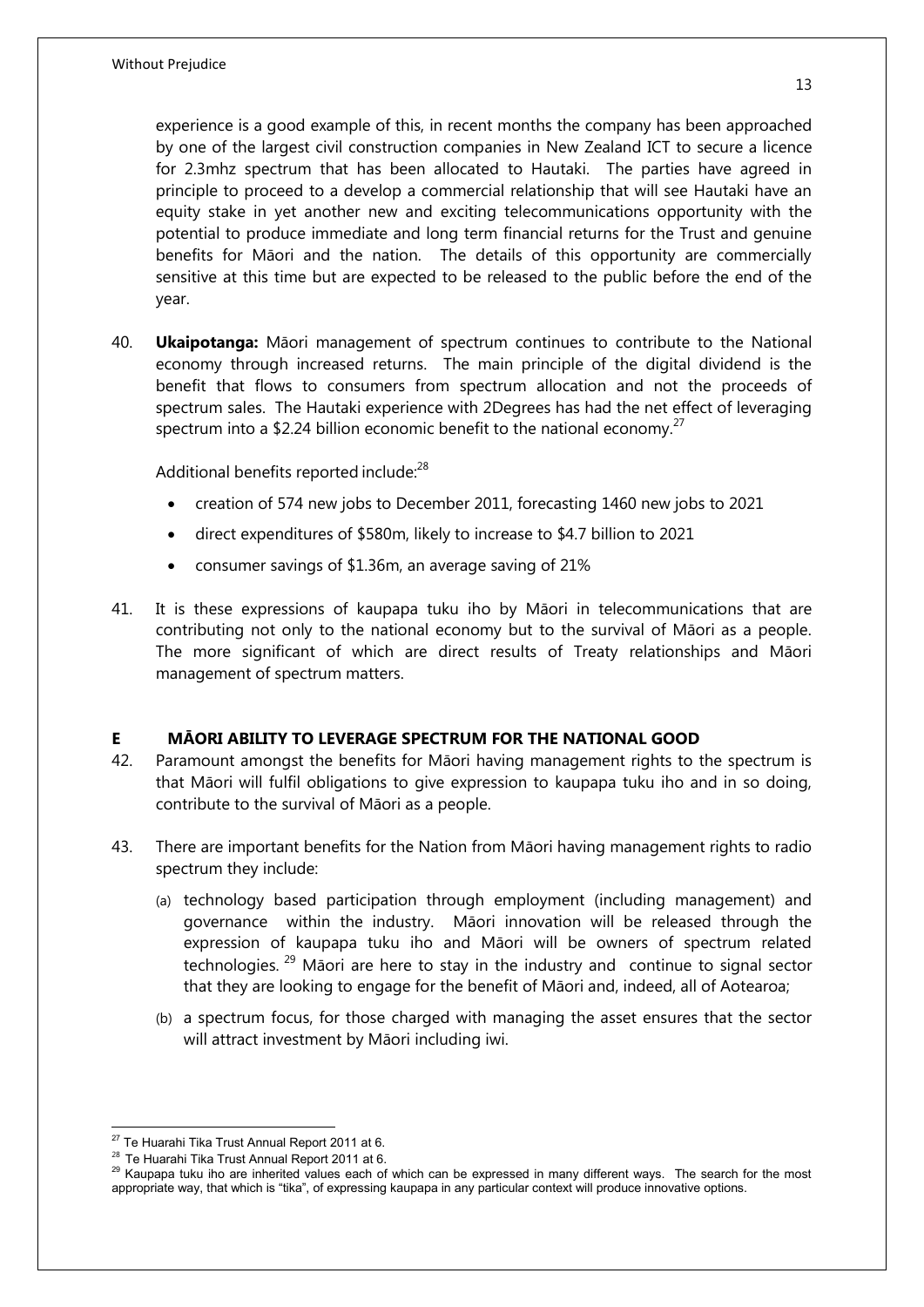#### **F RECOMMENDATIONS**

- 44. The Coalition recommends that the Māori Party caucus receive this paper.
- 45. As **interim measures** to achieve a mutually advantageous outcome for Māori and the Crown, the Coalition seeks the Māori Party's recommendation to the Minister of Māori Affairs and the Ministers of Communications and Broadcasting that they implement a dual approach to resolving spectrum management issues:
	- (a) Direct the Ministry of Economic Development to engage with the Māori Trustee working with the Coalition, to:
		- (i) co-manage the auction of 700Mhz spectrum to the industy;
		- (ii) make arrangements for the management of the spectrum on behalf of Māori;
		- (iii) make arrangements for the investment in short term securities of the Māori revenues from the 700MHz auction;

This will provide an framework for the Crown and the Māori to address the immediacy of the 700MHz spectrum allocation. Concurrently, to address the broader issues of spectrum allocation and Māori ITC activities:

- (b) Establish a Joint Working Group of seven members:
	- (i) with a set of agreed principles in place, including that the Crown **agree** to allocate an amount of spectrum and that any management entity will be supported by legislation with governance and management functions appropriately funded;
	- (ii) that includes representatives of the WAI2224 claimant group, Te Pūtahi Paoho, Te Huarahi Tika Trust, Hautaki Limited and that a member of the Iwi Chairs Forum be invited to participate; and
	- (iii) is funded for all activities that will be outlined in a terms of reference to be negotiated with the Joint Working Group members.
- 46. The Joint Working Group would:
	- (i) Conduct a series of five hui around the country to:
		- build awareness of benefits of ICT to Māori communities
		- engage with industry on spectrum allocation discussions
	- (ii) complete a review of the Māori ICT landscape to determine opportunities for improved efficiencies across those entities currently engaged in the sector;
	- (iii) work with government to develop a spectrum management framework (comprising legislation, policy, appropriate funding and implementation);
	- (iv) investigate and design a spectrum management entity;
	- (v) prepare a set of recommendations and present its report to Māori and the Crown by **30 September 2012**.

Nā Te Huirangi Waikerepuru and Piripi Walker for Ngā Kaiwhakapūmau i te Reo, Whatarangi Winiata for the New Zealand Māori Council (interim), Graeme Everton for WAI776 claim, Tuwhakairiora Williams for Te Pūtahi Paoho, Antony Royal and Mavis Mullins for Hautaki Limited and Daphne Luke for Te Huarahi Tika Trust.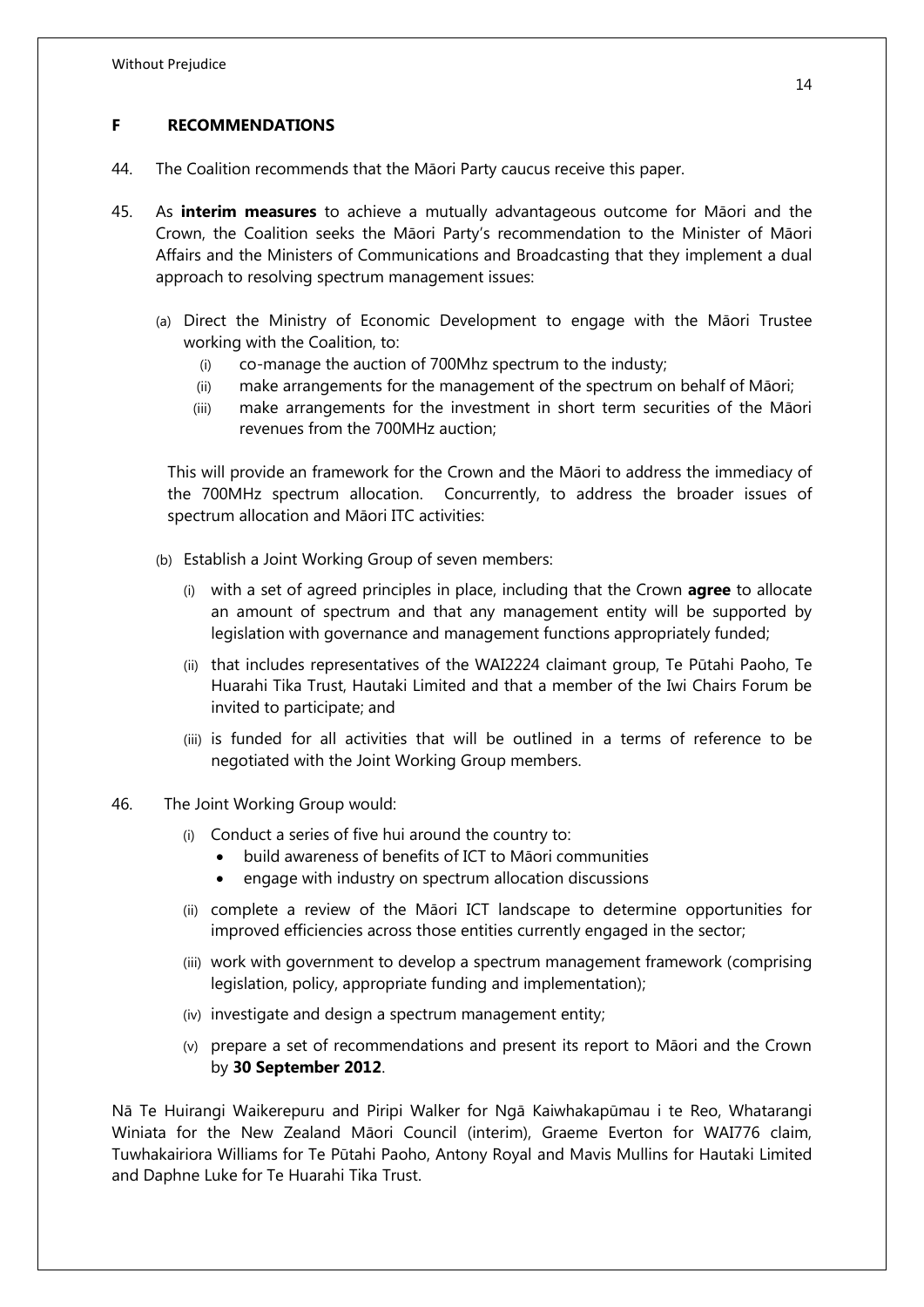### **Appendix A**

## **LEGAL CHRONOLOGY OF MĀORI, BROADCASTING RIGHTS AND SPECTRUM RIGHTS**

#### **Legal Chronology**

- **2003:** Māori Television Service Act 2003: established Māori TV (ss 7-11) and Te Pūtahi Paoho (ss 12-16), and transferred UHF rights to Māori TV for a period of 10 years (expires at the end of 2013) (ss 21-24)
- **2000:** Her Majesty the Queen and Hautaki Limited, Management Rights Deed, 7 July 2000: Enabled Hautaki Limited (Trustee of Hautaki Trust, whose primary beneficiary is the Māori Spectrum Charitable Trust (aka Te Huarahi Tika Trust) to purchase management rights in respect of the radio frequencies in the range 1965 – 1980MHz and 2155- 2170MHz (3G) at a discounted rate (cl 3).
- **1999:** Final Report on the Radio Spectrum Management and Development Claim (Wai 776): Claimants objected to the proposed auction of the 2 GHz range, without agreement with Māori to allow them a fair and equitable portion of the 35 management rights. Majority of the Tribunal found the claim to be well founded, and accepted the claimant's argument that the electromagnetic spectrum, in its natural state, was known to Māori and was a taonga. The report also found that the spectrum was subject to the Treaty right of development, which it defined as a Māori expectation and entitlement "to develop their properties and themselves and to have a fair and equitable share in Crowncreated property rights, including those made available by scientific and technical developments". The WT made the following recommendations:
	- (a) Suspend the auction of 2 GHz frequencies until such time as it has negotiated with Māori to reserve a fair and equitable portion of the frequencies for Māori (such an arrangement is preferable to compensation, because Māori must have a "hands-on ownership and management if they are to foot it in the 'knowledge economy'");
	- (b) Any income a Māori spectrum trust received could be used to develop infrastructure for remaining Māori frequencies or to educate and train Māori staff for employment in telecommunications industry;
	- (c) Crown should provide assistance to Māori to establish a properly mandated national body to negotiate with the Crown for reservation of the spectrum;
	- (d) Treaty partners could then work out a long-term plan for the management of future allocations of spectrum rights.
- **1996:** Privatisation of Radio New Zealand case:<sup>30</sup> applicant challenged government decision to privatise the Crown's commercial radio assets, held by Radio NZ Ltd. CA upheld Crown's Treaty obligation but dismissed application for review. The Crown could discharge its obligations by means other than retaining ownership of the assets.

 $\overline{a}$ <sup>30</sup> *NZMC – A-G* [1996] 3 NZLR 140 (CA)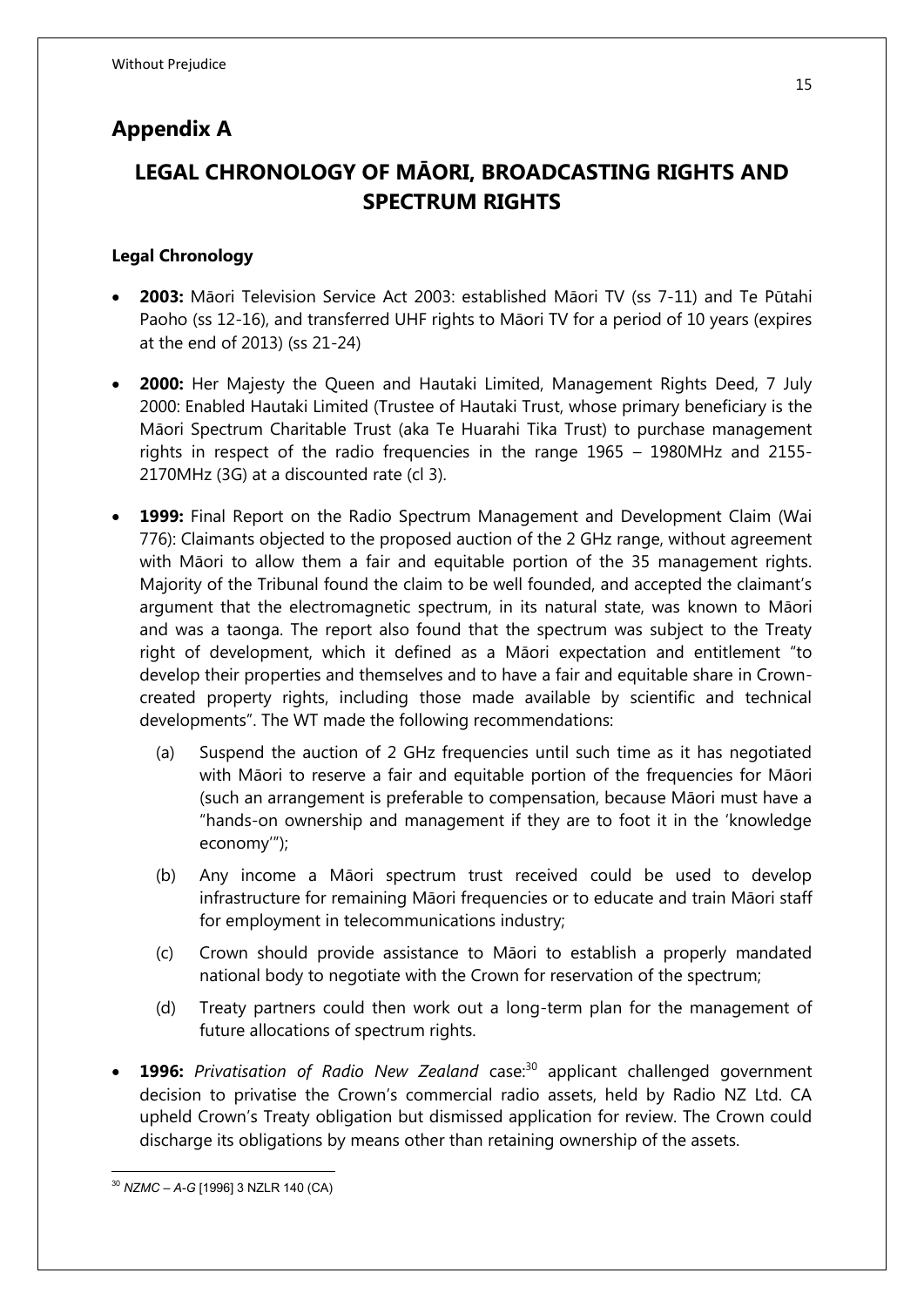- **1994:** Broadcasting Assets case.<sup>31</sup> applicant sought to prevent the assets vested in the Broadcasting Corporation being transferred to the state-owned enterprises, Radio NZ and TVNZ. Litigation centred on section 9 of the SOE Act. CA rejected application, holding that the assets themselves could not be the subject of a Treaty claim – the particular assets were not essential for Māori broadcasting and were fully "substitutable" by grants of public funding. The Privy Council affirmed CA decision, but cautioned that the Crown's Treaty obligations created a "legitimate expectation". The Crown had guaranteed Māori access to broadcasting and television, and was obliged to do what was reasonably necessary. Its burden increased if taonga was in a vulnerable state, or if erosion of taonga was attributable to past breaches of the Treaty.
- **1991:** *Radio frequencies* case:<sup>32</sup> CA upheld interim injunction delaying the tender of radio frequencies until the WT had published its report on Māori broadcasting (Wai 26, discussed below). Crown was bound to take account of WT recommendations. However, the Minister was free to act against the views of Māori and the WT, without breaching Treaty principles. Minister considered WT report and resolved that tender of spectrum should proceed. NZMC sought further relief which was declined by the HC and CA.
- **1990**: *Report on Claims Concerning the Allocation of Radio Frequencies* (Wai 26): Claimants objected to the proposed sale by tender of rights to radio spectrum frequencies for 20 years. HC granted an interim injunction postponing the sale for six weeks (upheld by CA, as discussed above). WT identified two major themes: the fragile state of the Māori language, and the speed with which consultations and the proposed sale process proceeded. WT concluded the claim was well-founded, and made a number of findings and recommendations, including:
	- (f) The radio spectrum is a taonga for the whole of mankind; neither Treaty partner can have monopoly rights to the resource;
	- (g) Management of the resource must be the subject of effective consultation between Māori and the Crown. The key principle of management of the spectrum is partnership, requiring each partner to act reasonably and with the utmost good faith towards each other;
	- (h) There is a hierarchy of interests in natural resources: (a) Crown's duty to control and manage resources in the interests of conservation and the public interest, (b) tribal interest in the resource, (c) any commercial/recreational interest;
	- (i) The subject matter of the allocation of radio frequencies is an 'in between' situation. It is not simply a case where Māori can argue prior ownership before the Treaty. Nor can the Crown argue that Māori have no rights to the spectrum, nor a right only in terms of the language. The radio spectrum is so intimately tied up with the use of Māori language and culture, and the protection and development of these things that the Māori right to access must amount to more than this.
	- (j) The Tribunal recommended that the Crown suspend the radio frequency tender for 6 months to allow further consultation with iwi to take place;

1

<sup>31</sup> *NZMC – A-G* [1994] 1 NZLR 513 (PC)

<sup>32</sup> *A-G v NZMC* [1991] 2 NZLR 129 (CA)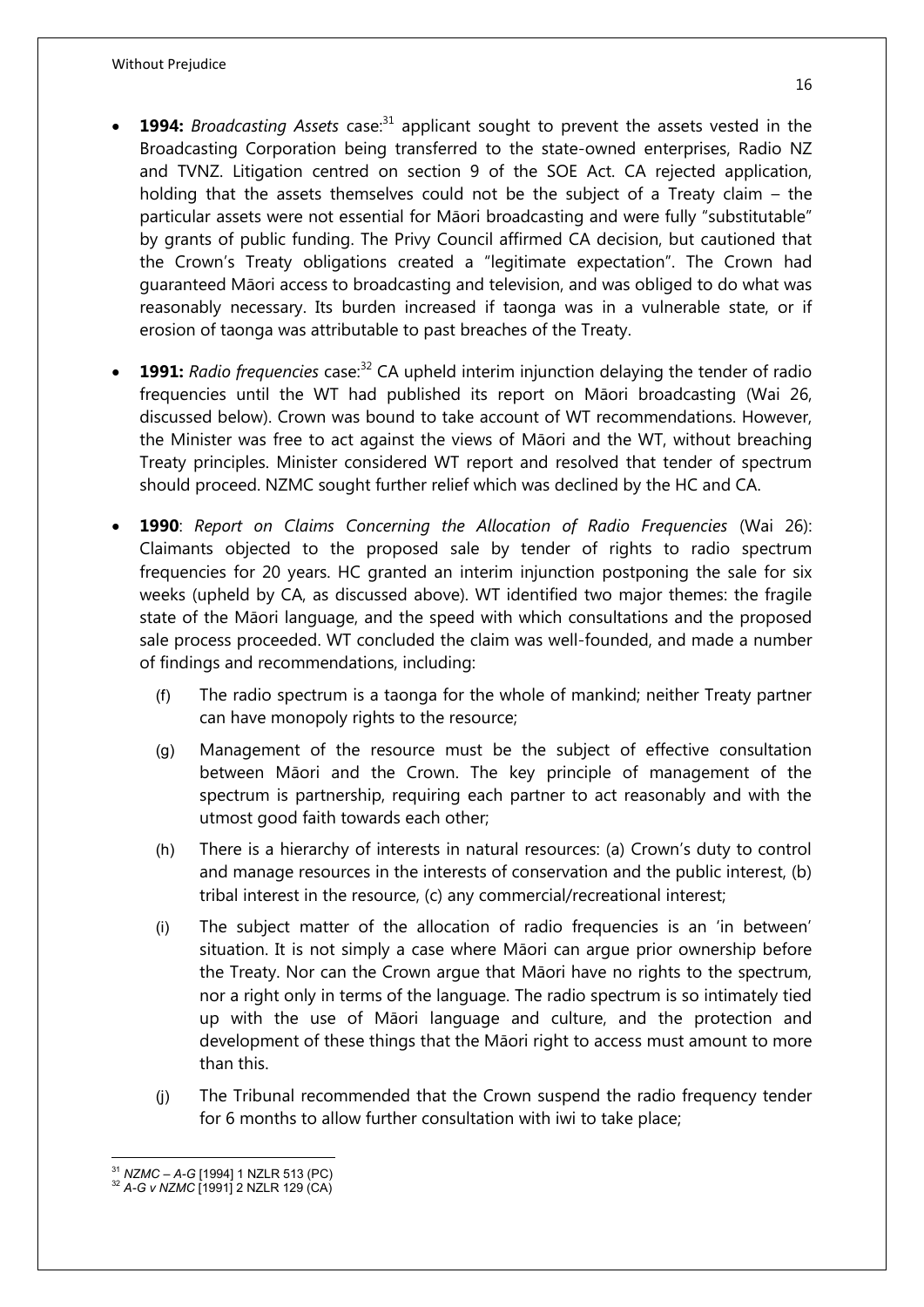- (k) That the Government make available to iwi suitably qualified and experienced independent technical advisers to ensure that informed decisions are made in assessing the needs of iwi and in making appropriate allocations of radio frequencies to them;
- (l) That FM frequencies be made available for Māori broadcasting in Auckland and Wellington;
- (m) That the Government contribute \$40,000 towards the costs and expenses of the claimants.
- **1986:** *Report on the Te Reo Māori Claim* (Wai 11): Claimants argued that the Crown had failed to protect the Māori language in breach of the Treaty, and sought recognition of te reo Māori as an official language of Aotearoa. WT found in favour of claimants. The Crown promised to recognise and protect te reo Māori, and that guarantee required affirmative action. But Crown policy over many years had "swamped" the Māori language and done it great harm. Te reo Māori must be regarded as a taonga. Importantly, the WT held that it is consistent with Treaty principles that the language and matters of Māori interest should have a secure place in broadcasting.
- **1984-1987** Aotearoa Broadcasting Systems 3rd TV Channel Bid VHF Frequencies
- **1988-1993** Broadcasting Corporation Assets (including frequencies) Case to High Court, on access to mainstream radio and television Court of Appeal and Privy Council
- **1989-1990** Treaty of Waitangi Right to Radio Frequencies Cases to High Court, Court of Appeal and Waitangi Tribunal (Wai 150)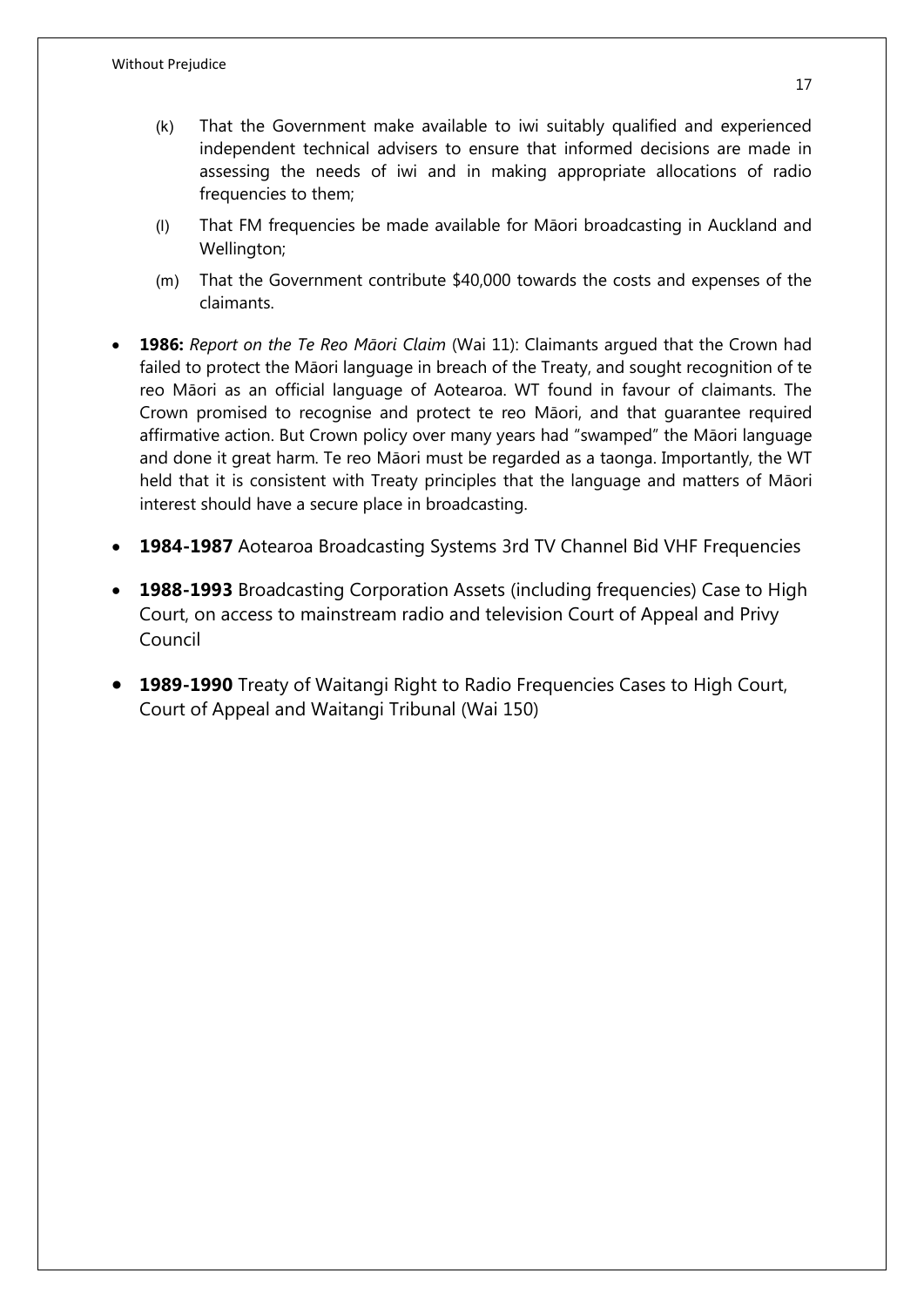## **Appendix B Record of Radio Spectrum Activity / Table of Meetings 2009 – 2012**

| Date and Time | Hui Description                                                                                                                                                                                               |
|---------------|---------------------------------------------------------------------------------------------------------------------------------------------------------------------------------------------------------------|
| 15 Sep 09     | Te Puni Kōkiri and Min. Economic Development stakeholders hui on spectrum.<br>Consultation with Māori and others on Digital Dividend.<br>Radio NZ House, Wellington. Sponsored by Te Huarahi Tika Trust & MED |
| 5-6 Nov 09    | National Hui called jointly by NZMC, Ngā Kaiwhakapumau and Wai776<br>claimants to discuss digital dividend<br>Kokiri Marae, Seaview, Wellington                                                               |
| 15 Dec 09     | Urgent Hearing Judicial Conference before Waitangi Tribunal,<br>Tribunal Rooms, Wellington                                                                                                                    |
| 24 Dec 09     | Negotiation with Crown Law on Waitangi Tribunal Hearing<br>Wellington                                                                                                                                         |
| 10 Feb 10     | <b>Preliminary Engagement</b><br>Min. Economic Development, Wellington                                                                                                                                        |
| 22 Feb 10     | Working Level Meeting #1<br>Te Puni Kokiri, Wellington                                                                                                                                                        |
| 26-27 Feb 10  | <b>Second National Hui</b><br>Ngā Whare Waatea Marae, Mangere, Auckland                                                                                                                                       |
| 19 Mar 10     | Engagement Meeting #2<br>Te Puni Kokiri, Wellington                                                                                                                                                           |
| 29 Mar 10     | <b>Working Level Caucus Meeting</b><br>Te Puni Kokiri, Wellington                                                                                                                                             |
| 12 Apr 10     | <b>Working Level Caucus Meeting</b><br>Min. Economic Development, Wellington                                                                                                                                  |
| 27 Apr 10     | Engagement Meeting #3<br>Te Wānanga o Raukawa, Ōtaki                                                                                                                                                          |
| 6 May 10      | Meeting with Ministers Joyce and Sharples<br>The Beehive, Wellington                                                                                                                                          |
| 27 May 10     | <b>Working Level Meeting</b><br>Te Puni Kokiri, Wellington                                                                                                                                                    |
| 10 Jun 10     | Working Level Meeting,<br>Min. Economic Development, Wellington                                                                                                                                               |
| 29-30 Jun 10  | <b>Third National Hui</b><br>Kairau Marae, Waitara, Taranaki                                                                                                                                                  |
| 30 Jun10      | <b>Working Level Caucus Meeting</b><br>Te Puni Kokiri, Wellington                                                                                                                                             |